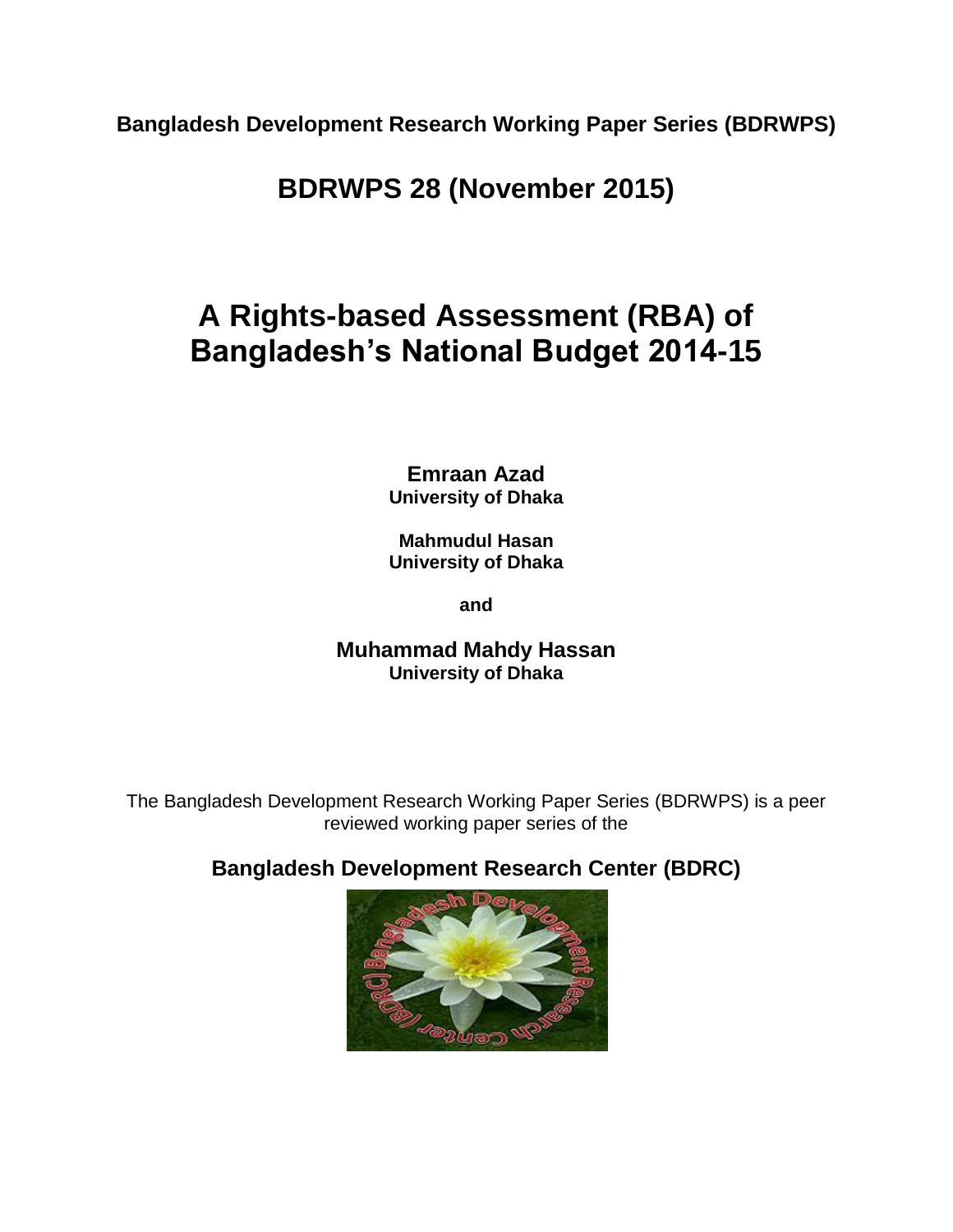The views and interpretations in this paper are those of the author(s) and do not necessarily represent those of the Bangladesh Development Research Center (BDRC).

### Copyright © 2015

Bangladesh Development Research Center (BDRC) for the overall Working Paper Series. The copyright of the content of the paper remains with the author(s) and/or the institution(s) submitting the content.

**Bangladesh Development Research Center (BDRC)**  2508 Fowler Street Falls Church, VA 22046-2012, U.S.A.

Tel. +1 703 532 4893 E-Mail: [contact@bangladeshstudies.org](mailto:contact@bangladeshstudies.org) [http://www.bangladeshstudies.org](http://www.bangladeshstudies.org/)



### **Rights and Permissions**

All rights reserved.

Text and graphics may be reproduced in whole or in part and in any form for educational or nonprofit purposes, provided that credit is given to the source. Reproductions for commercial purposes are forbidden.

The Bangladesh Development Research Center (BDRC) disseminates the findings of work in progress to encourage the exchange of ideas about development issues in Bangladesh. Our main objective is to disseminate findings and ideas quickly, so we compromise to some limited degree on presentational quality. The papers are signed by the author(s) and should be cited and referred accordingly. The findings, interpretations, and conclusions expressed in this paper are entirely those of the author(s). They do not necessarily represent the view of the BDRC.

Working Papers are available online at<http://www.bangladeshstudies.org/wps/>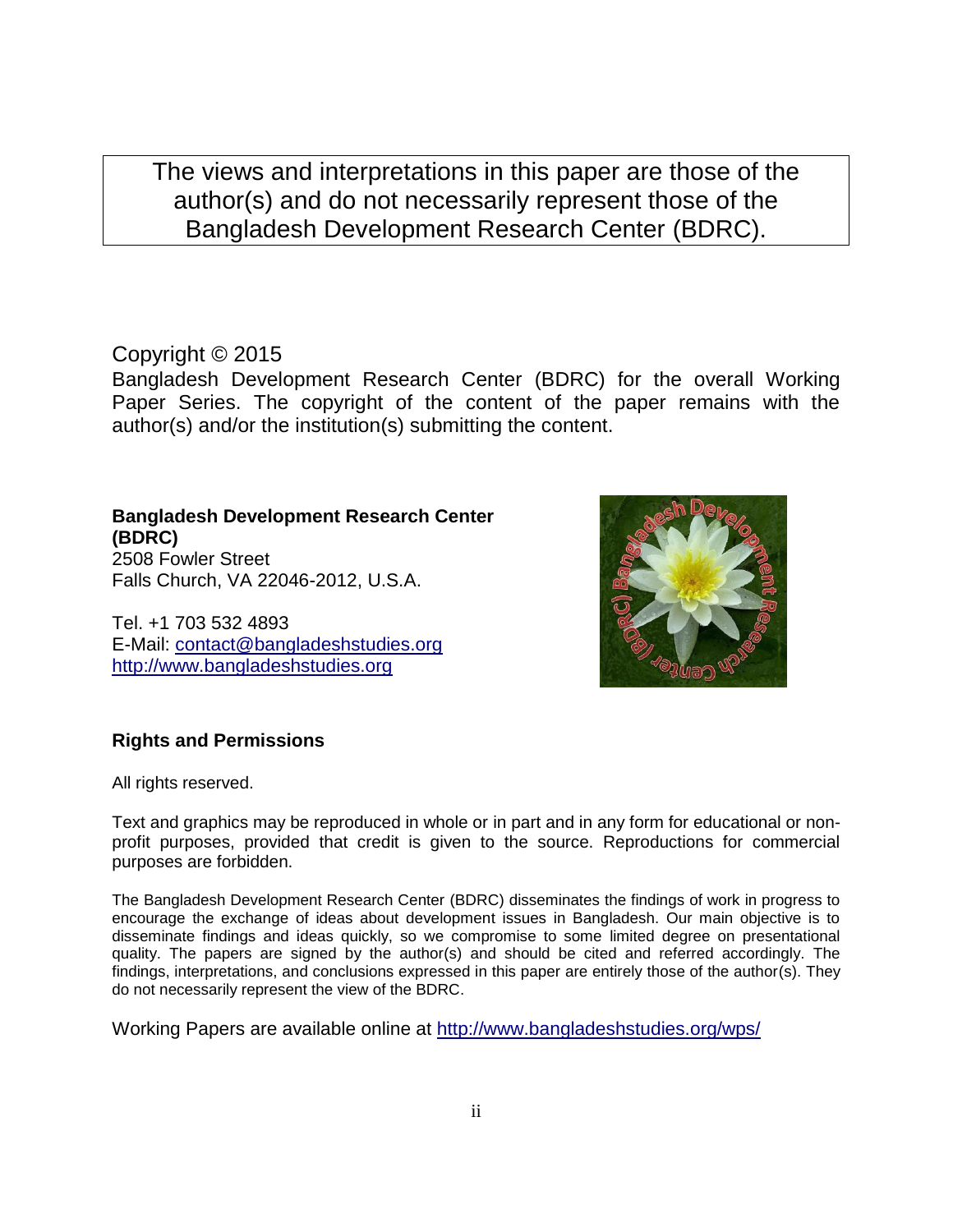## **A Rights-based Assessment (RBA) of Bangladesh's National Budget 2014-15**

### **Emraan Azad, Mahmudul Hasan and Muhammad Mahdy Hassan\***

### **Abstract**

 $\overline{a}$ 

This paper examines Bangladesh's National Budget of 2014-15 from the perspective of a rightsbased approach (RBA) to development model. Comprised of plans, policies and processes of development, the national budget has been analyzed to understand how a RBA model can incorporate the concept of human development in the design and implementation process of different development programs mandated by the annual budget. The paper aims to present the rights-based inquiry of national budget by putting it into a system of rights and corresponding obligations established by the normative framework of international human rights law. In addition, the paper assesses the prospects of promoting the sustainability of development work, empowering people themselves – especially the most marginalized and disadvantaged – to participate in policy formulation and holding accountable those who have a duty to act. Based on these analyses, recommendations for evaluation and monitoring of Bangladesh's national budget's implementation in line with the rights-based development model for all citizens are proposed and elucidated.

<sup>\*</sup> Emraan Azad, Mahmudul Hasan and Muhammad Mahdy Hassan are Master of Laws (LLM) students at the University of Dhaka, Bangladesh. This paper is a revised and updated version of a research assignment that was originally prepared for an LLM course entitled *Human Rights and Development* at the University of Dhaka in 2015. The authors are sincerely thankful to Mr. Quazi M. H. Supan, an Associate Professor of Law at the University of Dhaka, for his invaluable comments and suggestions on an earlier draft of this paper. Any remaining mistakes are those of the authors. Comments are welcome to be sent directly to the corresponding author, Mahmudul Hasan, at Email: [mahmud\\_faith@yahoo.com.](mailto:mahmud_faith@yahoo.com)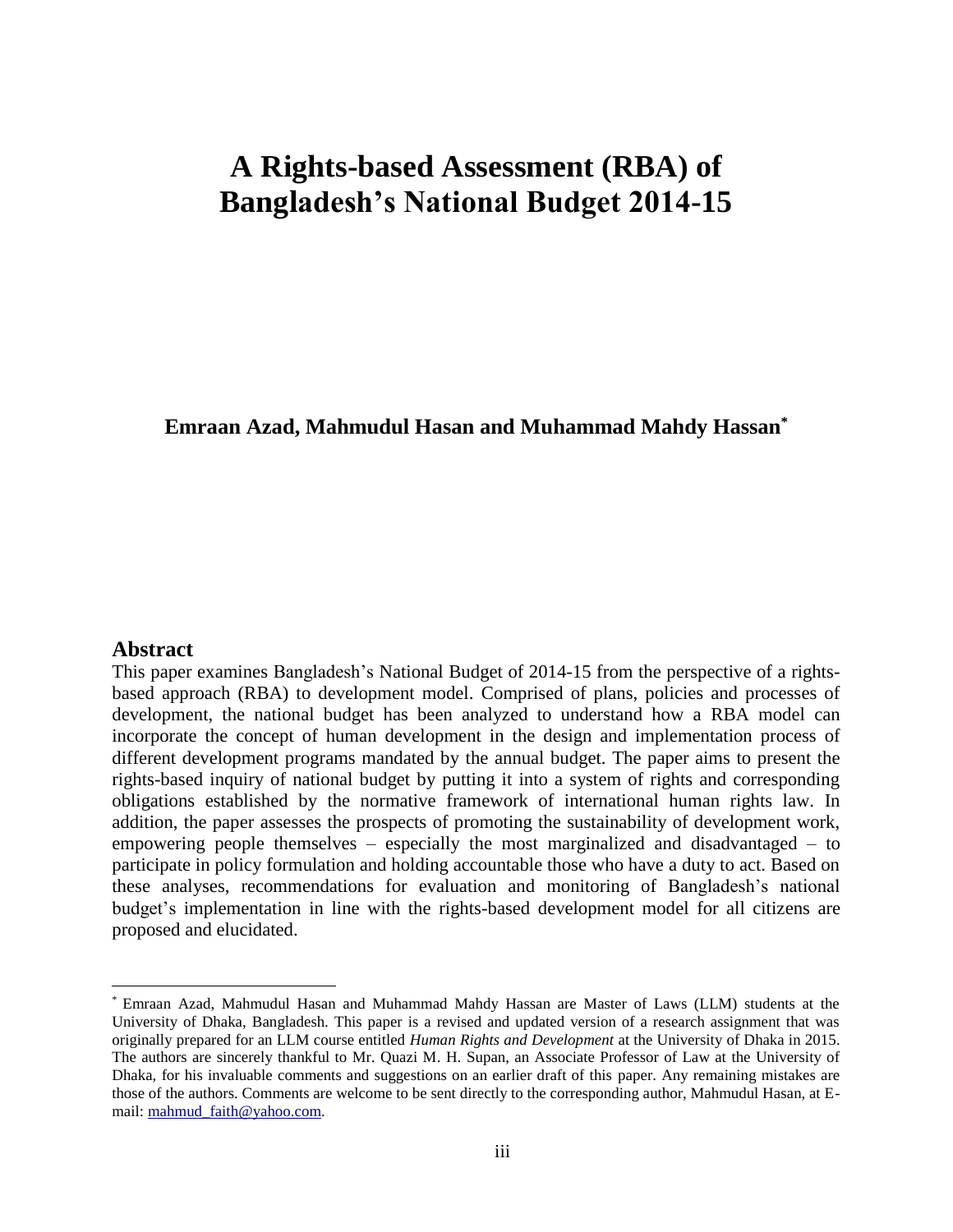### **I. Introduction**

A rights-based assessment of Bangladesh's national budget is significant to understand the nature of people's representation, extent of their inclusiveness and degree of accountability of various actors in the process of making and implementing the national budget and different development plans.<sup>1</sup> The analysis of the national budget in the light of rights-based model of development requires an assessment of how far the elements of this model have been reflected and fulfilled in the preparation and implementation of the national budget's goals. Being an important policy document for a country, the budget is considered to be the means of addressing the political commitments and the medium for making policy pronouncements. In the words of Rehman Sobhan (2010, p. 197), "[t]he budget embodies the most direct instrument available to a government to influence economic activity or to provide benefits to specific social groups." Comprised of plans, policies and processes of development, it also facilitates the way to address prevailing and merging economic challenges in a developing country like Bangladesh. Sobhan further goes on to say that "[p]ublic expenditure, through budget, provides a more specific measure of the government's intention and is, thus, used as a measurable proxy of its fidelity in tackling poverty."<sup>2</sup>

On the other hand, a rights-based approach (RBA) to development model is a conceptual construction for achieving human development that is fundamentally premised on international human rights standards and practically directed to promoting and protecting human rights.<sup>3</sup> It seeks to analyze inequalities which lie at the heart of development problems and redress discriminatory practices and unjust distributions of power that impede development progress and hamper the exercise of a "right to development".<sup>4</sup> Since the making of national budget is linked to development policy framing and poverty reduction strategy, this conceptual understanding of the RBA model hence suggests to assess the compliance level of Bangladesh's national budget with the standards and elements that are embodied in the RBA model of development and also to analyze how such compliance can be better ensured by the policy makers and budget framers.

This paper presents a rights-based analysis of Bangladesh's national budget for the specific fiscal year 2014-15. The purpose of such analysis is to understand how to promote the sustainability of development work, how to empower people themselves – especially the most marginalized and disadvantaged – to participate in policy formulation, and how to hold those who have a duty to act accountable. In view of sectoral priorities, sensitivity to specific social groups (e.g., women, children or the poor) and regional dimensions (local government institutions), the present study confines its analysis to the national budget of 2014-15.

This paper is organized as follows: following this introduction, the next section (Section II)

<sup>&</sup>lt;sup>1</sup> See Khatun, Bhattacharya and Rahman (2013).

<sup>&</sup>lt;sup>2</sup> In discussing on the issue of budgetary policies for poverty reduction, Sobhan (2010, p. 197) opines that the national budget needs to be used as "a measure of the government's fidelity of purpose in addressing poverty." <sup>3</sup> See Office of the High Commissioner for Human Rights (OHCHR) (2006).

<sup>4</sup> The right to development was adopted in 1986 as a UN General Assembly resolution in the form of "The Declaration on the Right to Development", stating as follows: "The right to development is an inalienable human right by virtue of which every human person and all peoples are entitled to participate in, contribute to, and enjoy economic, social, cultural and political development, in which all human rights and fundamental freedoms can be fully realized"; see Article 1, The Declaration on the Right to Development 1986; and Uvin (2007).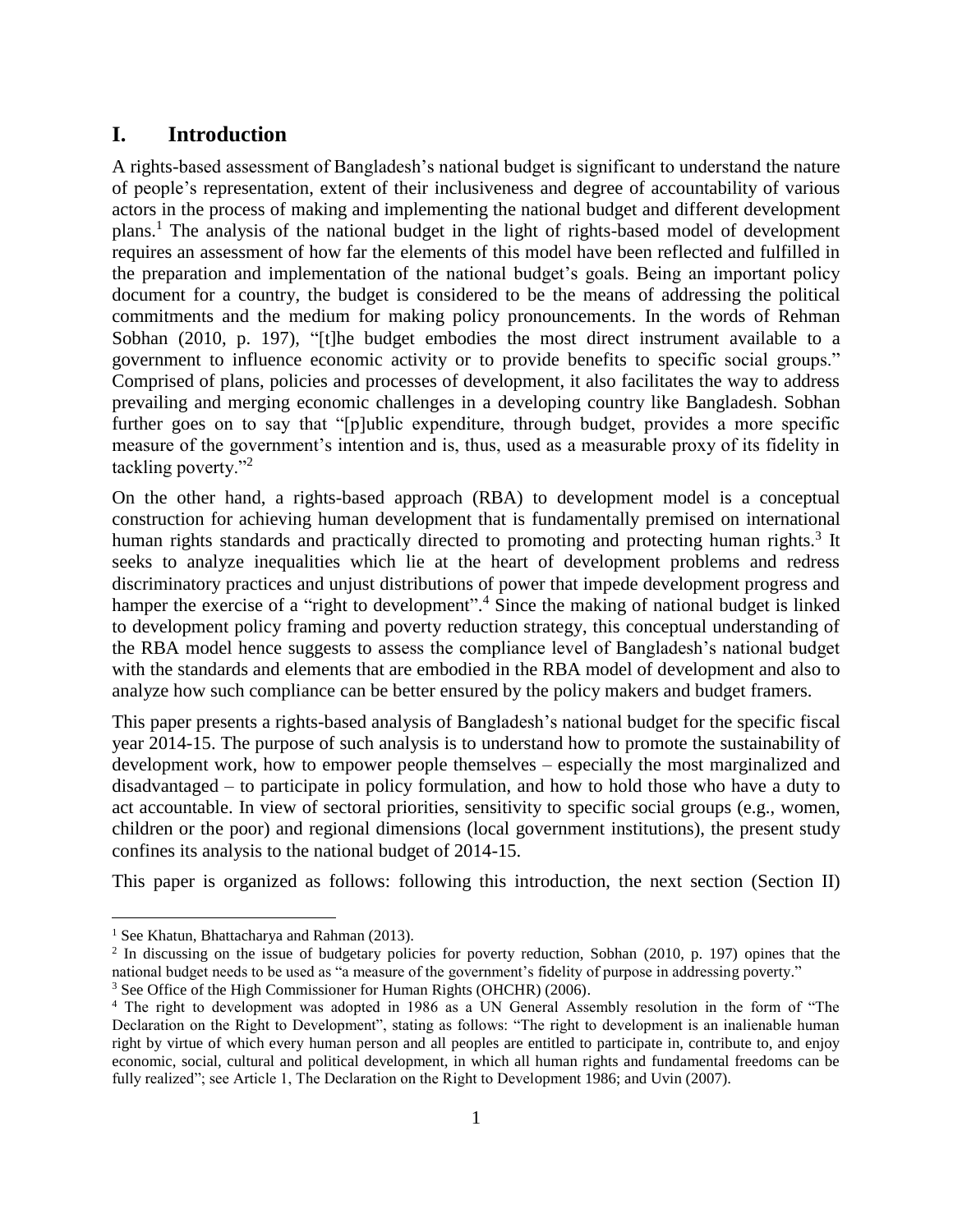provides a background discussion on the RBA model by explaining first the relationship between human rights and that of human development; and second, the conceptual framework of the RBA model of development. In doing so, we argue that a people-centered development through the implementation of the national budget is imperatively needed for the proper realization of human rights in Bangladesh. We also demonstrate how the RBA model of development has budgetary implications on the rights of citizens. Section III then provides some background discussion on the 2014-15 budget, by first outlining the influence of human rights in the making of the national budget, then summarizing some problems that arose at the time the 2014-15 budget was prepared, and third, the broad objectives of the 2014-15 budget. Specifying the core elements of the RBA development model, Section IV seeks to evaluate Bangladesh's national budget 2014- 15. Some obstacles to apply the RBA model in the implementation of the budget are then described in Section V, before the last section provides some conclusions and recommendations.

### **II. Background Discussion on the RBA Model of Development**

### **II.1. Relationship between Human Rights and Human Development**

According to the Human Development Report 2000 of the United Nations Development Programme (UNDP) (2000, p. 19), "[h]uman development and human rights are close enough in motivation and concern to be compatible and congruous, and they are different enough in strategy and design to supplement each other fruitfully." The relationship of human rights and human development has been well articulated by Stephen P. Marks (2003, pp. 2-3), who holds that "[…] human development [in the view of the UNDP] is 'about creating an environment in which people can develop their full potential and lead productive, creative lives in accord with their needs and interests [and] thus about expanding the choices people have to lead lives that they value.' Human rights are also about creating an environment in which people can develop their full potential and lead creative lives by assuring 'the dignity and worth of the human person' and promoting 'social progress and better standards of life in larger freedom,' in the words of the Universal Declaration of Human Rights."

This description suggests that human rights and development both aim to promote well-being and freedom of human being, based on inherent dignity and equality of all people. The concern of human development is the realization by all of basic freedoms, such as having the choice to meet bodily requirements or to escape preventable disease.<sup>5</sup> It also includes enabling opportunities and capabilities, such as those given by schooling, equality guarantees and a functioning justice system. The human rights framework shares these concerns.

Human rights and human development share a preoccupation with necessary outcomes for improving people's lives, but also with better *processes*. Being people-centered, they reflect a fundamental concern with institutions, policies and processes as participatory and comprehensive in coverage as possible, respecting the agency of all individuals. For instance, in the human rights and human development frameworks, the development of new technologies for effective prevention of disease of any kind is a legitimate and even desirable outcome. But in rolling out these technologies development actors should clearly assess and explain the possible negative effects of the testing, as well as ensure that the technologies are accessible and affordable and

 $\overline{a}$ <sup>5</sup> Office of the High Commissioner for Human Rights (OHCHR) (2006), p. 7.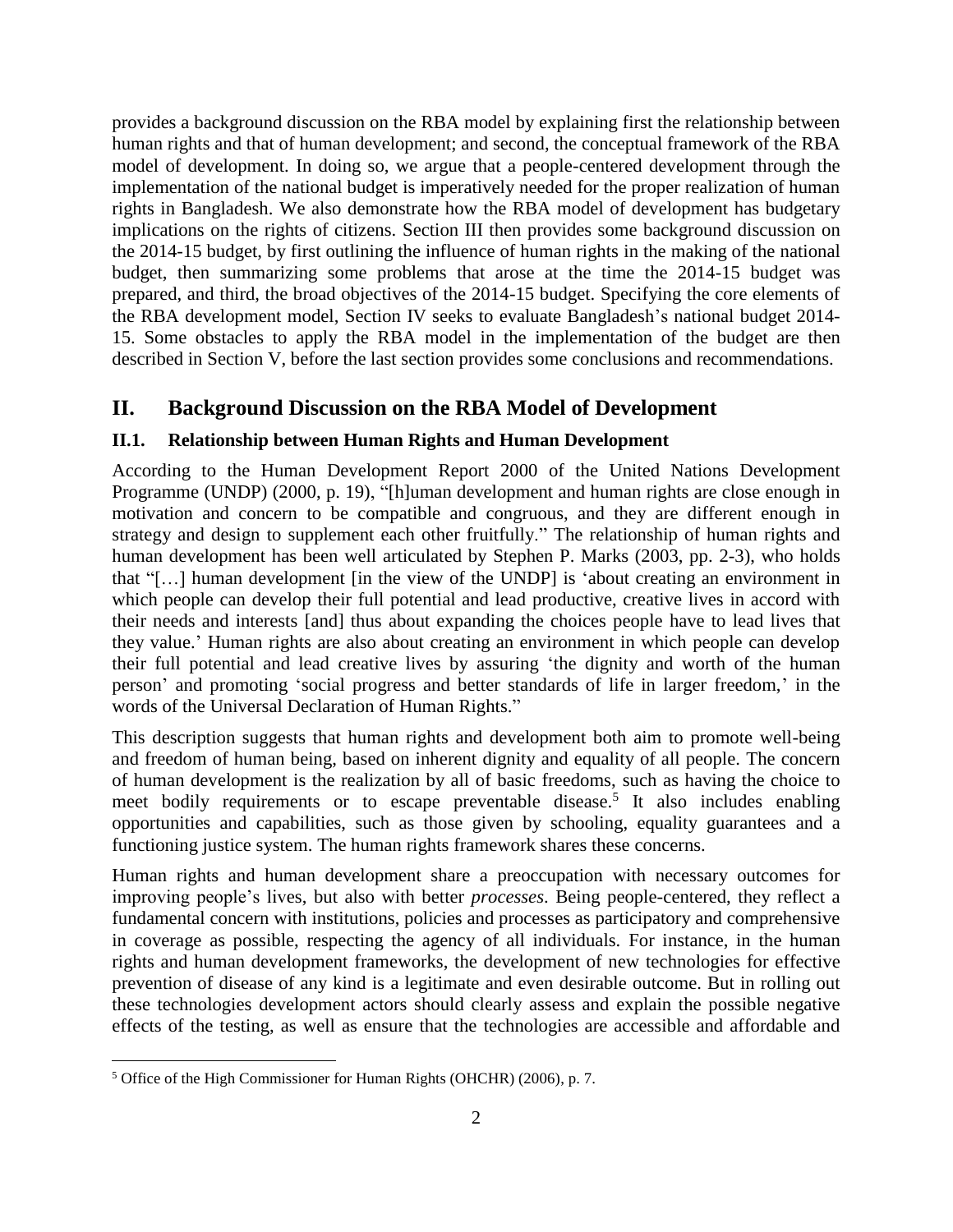that vulnerable groups are not excluded.<sup>6</sup>

The significant feature of human rights is that it contributes to human development by guaranteeing a protected space where the rich cannot monopolize development processes, policies and program. The human rights framework also introduces the important idea that certain actors have duties to facilitate and foster development. Through this framework, a legally binding claim that people are entitled to assert is perceived as a "right", not as a "charity" or "need". This aspect of perception reinforces the idea that specific duty-bearers must provide rights to human beings, which eventually leads to empowerment of them rather than to rely on "needs" alone or to observe mere economic growth. Hence, the responsibilities of different actors must be analyzed when there is a scope for human rights to remain unfulfilled. This focus on locating accountability for failures within a social system significantly broadens the scope of claims usually associated with human development analysis.<sup>7</sup> In the other direction, human development analysis helps to inform the policy choices necessary for the realization of human rights.<sup>8</sup>

The relationship between human rights and human development is intriguingly important as both focuses on the development of and for human being. Development and human rights must be seen as fundamentally complementary and mutually reinforcing in all time frames.<sup>9</sup> Human development is the means to achieve human rights and vice-versa. Therefore, human rights cannot be fully realized without human development. On the other hand, only the development will not bring the attainment of human rights automatically. This significant relationship has been reflected in some key international declarations, for example, the Declaration on Social Progress and Development 1969, the Declaration on the Right to Development 1986, the Vienna Declaration and Programme of Action 1993, the United Nations Millennium Declaration, 2000,  $etc.<sup>10</sup>$ 

### **II.2. Conceptual Framework of the RBA Model of Development**

The most frequent linking of human rights and human development in policy has been the socalled "rights-based" approach to development, affirming that development should be pursued in a "human rights way" or that human rights must "be integrated into sustainable human development". The "rights way to development" is the shorthand expression for "the human rights approach to development assistance", as described by André Frankovits (2008) of the Human Rights Council of Australia. The essential definition of this approach is "that a body of international human rights law is the only agreed international framework which offers a coherent body of principles and practical meaning for development cooperation, [which] provides a comprehensive guide for appropriate official development assistance, for the manner in which it should be delivered, for the priorities that it should address, for the obligations of both donor and recipient governments and for the way that official development assistance is

<sup>6</sup> Office of the High Commissioner for Human Rights (OHCHR) (2006), p. 7.

<sup>7</sup> See at: [http://hrbaportal.org/archives/faq/what-is-the-relationship-between-human-rights-and-development.](http://hrbaportal.org/archives/faq/what-is-the-relationship-between-human-rights-and-development)

<sup>8</sup> For more details, see O'Manique (1992).

<sup>&</sup>lt;sup>9</sup> Nanda and Shepherd (1985).

<sup>&</sup>lt;sup>10</sup> See O'Manique (1992.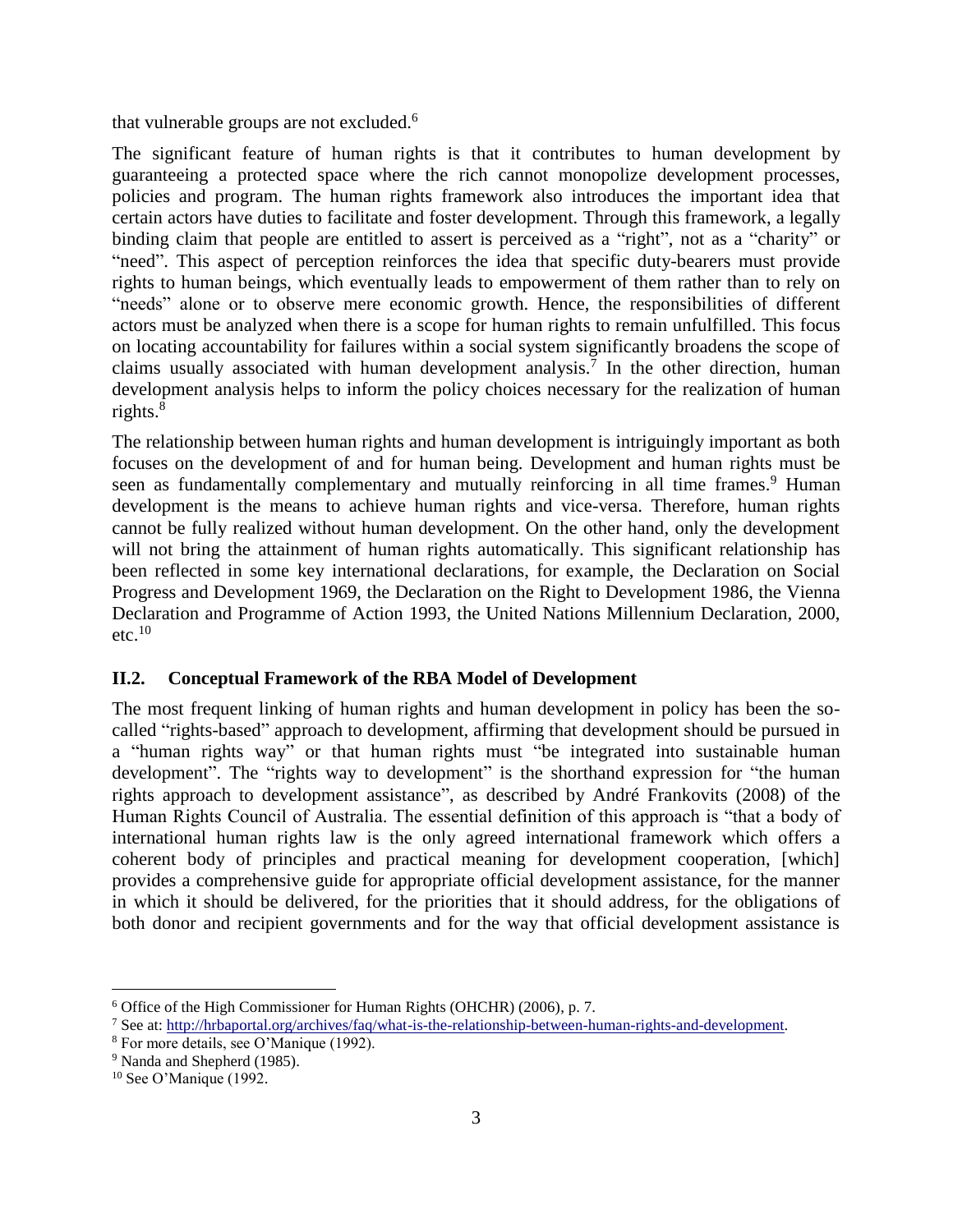### evaluated."<sup>11</sup>

Setting the achievement of human rights as an objective development, the RBA model uses thinking about human rights as the scaffolding of development policy; nevertheless the fact is that various initiatives of development such as Structural Adjustment Programmes (SAPs),<sup>12</sup> Enhanced Structural Adjustment Facilities (ESAFs),<sup>13</sup> Poverty Reduction and Growth Facilities (PRGFs),<sup>14</sup> and Poverty Reduction Strategy Papers (PRSPs)<sup>15</sup> have been introduced and tested in the last half of the  $20<sup>th</sup>$  century.<sup>16</sup> However, the most common item among these initiatives was negative aid conditionality. These initiatives were not flexible enough to cope with various socio-economic structures of different developing countries and consequently they resulted in little success.

Moreover, there was a strong dichotomy between the global market regime and the human development paradigm. In this context, it was obvious for the international civil society to refresh their thought on prevailing development models. Initiatives became necessary to use the human rights framework to set limits to the sway of the market,<sup>17</sup> providing a normative framework to optimize the way in which the market can contribute to human rights.<sup>18</sup>

As we know, in the 1940s, there was a strong political division about the two sets of rights namely a) civil and political rights and b) economic, social and cultural rights. In the cold war era, development efforts failed to bridge effectively between human rights and development. With the end of cold war the political debate of distinction was over. Development actors started to refresh their outlook in initiating development policies on the perspective of indivisible. Thus it has paved the way for the RBA model to operate in development work.<sup>19</sup>

According to Mary Robinson (2006, p. 303), a RBA model is a conceptual framework for the process of human development that is normatively based on international human rights standards and operationally directed to promoting and protecting human rights. Julia Häusermann (1998, p. 32) defines the human rights approach to development as one that "puts people first and promotes human-centered development, recognizes the inherent dignity of every human being without distinction, recognizes and promotes equality between women and men, promotes equal

<sup>&</sup>lt;sup>11</sup> See The Human Rights Council of Australia, Inc. (1995). The same organization has produced a manual on the subject; see Frankovits (1998).

<sup>&</sup>lt;sup>12</sup> The SAPs were introduced by the World Bank and the International Momentary Fund (IMF) in mid-1980s and the main objective was economic development which is essentially a tool for human development but may not contribute to the same; see Supan (2011), p. 53.

<sup>&</sup>lt;sup>13</sup> The IMF introduced the ESAF for poor countries in September 1987 to reduce the negative impacts of delays in economic growth that resulted from the liberalization of market; see Supan (2011), p. 53.

<sup>&</sup>lt;sup>14</sup> In 1999, the PRGF replaced the ESAF. The aim of the PRGF was to support programs to strengthen substantially and in a sustainable manner balance of payments positions and to foster durable economic growth; see Supan (2011), p. 53.

<sup>&</sup>lt;sup>15</sup> Adopted by the Bretton Woods institutions, the PRSPs are documents whose preparation is mandatory for countries wishing to be considered for concessional lending and debt relief under the Heavily Indebted Poor Countries (HIPC) initiative; see Supan (2011), p. 53.

<sup>16</sup> Marks (2003), pp. 2-3.

 $17$  See Jolly (1999).

<sup>&</sup>lt;sup>18</sup> See Office of the High Commissioner for Human Rights (OHCHR) (2002).

<sup>&</sup>lt;sup>19</sup> It is to be noted that meaning and importance of the RBA model are often contested within an agency and official policy statements tend to reflect a compromise between views; see Eyben and Ferguson (2004).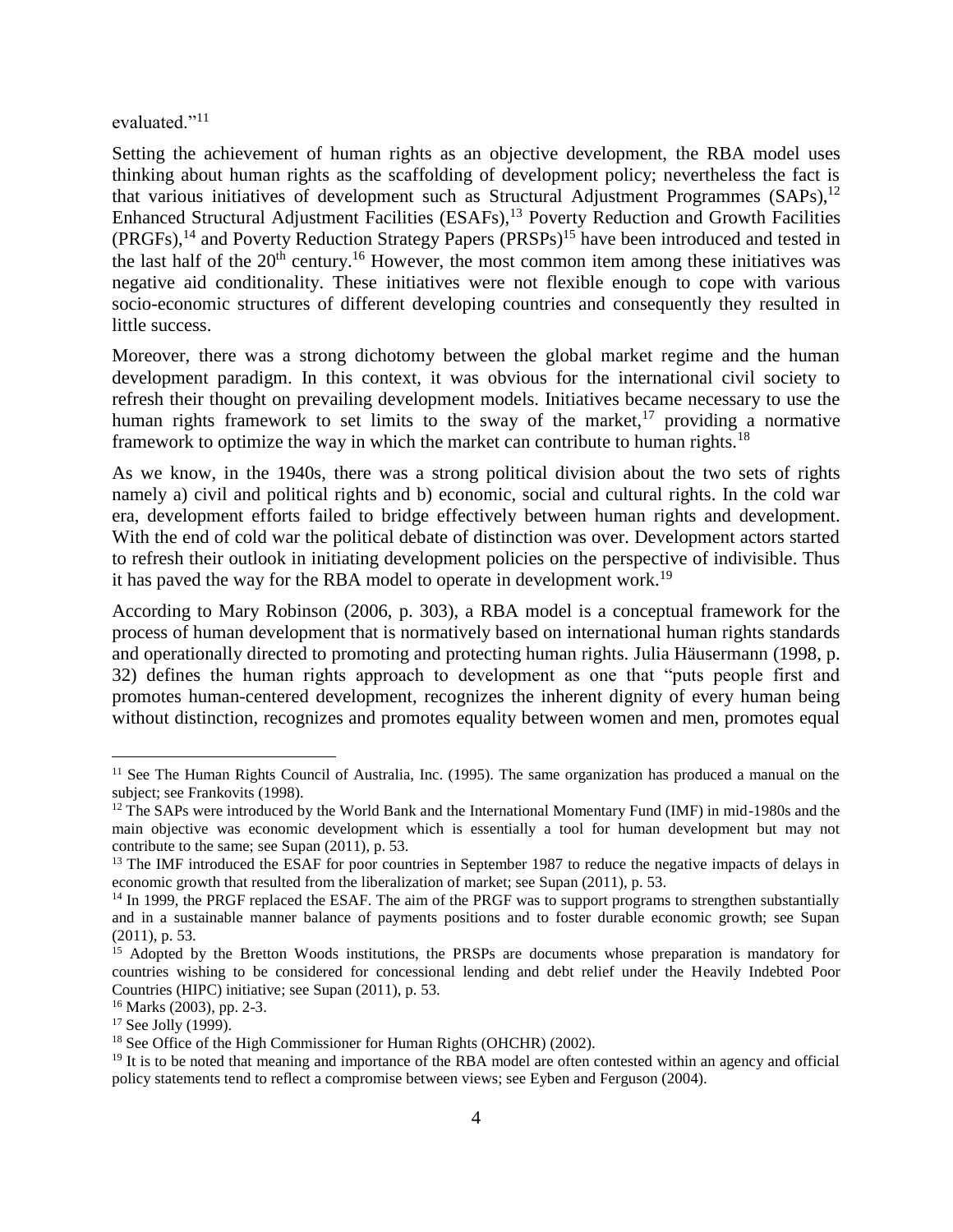opportunity and choices for all (…), promotes national and international systems based on economic equity, equity in the access to public resources, and social justices, and promotes mutual respect between people."

The Office of the High Commissioner for Human Rights (OHCHR) (2006) uses the expression of the RBA model to development, which it defines as follows:

The norms and standards are those contained in the wealth of international treaties and declarations. The principles include equality and equity, accountability, empowerment and participation. A rights-based approach to development includes the following elements:

- **EXPRESS** linkage to rights
- **accountability**<br>**empowerment**
- empowerment
- **participation**
- non-discrimination and attention to vulnerable groups.

In contrast, however, Supan (2013) views that an approach does not necessarily mean to be rights-based simply because the above-mentioned features are derived from international human rights principles. By spelling out the current human rights principles of universality and inalienability, indivisibility, inter-dependence and inter-relatedness, non-discrimination and equality, participation and inclusion, accountability, and the rule of law; Supan (2013) opines that more principles will appear in near future and that this expanding tendency of principles may indicate that the basic features of the RBA model will never remain constant.

The UNDP, nevertheless for its part, uses a "human rights approach to development", which it defines as a new approach which "focuses on the realization of human rights through human development rather than through a violations policy, and finds resonance in the majority of human rights covenants, declarations and treaties." However, the UNDP explains, "the successful implementation of this strategy depends on the ability of countries to progressively and systematically mainstream human rights concerns into national legislation and governance programs, and base them on human development goals."<sup>20</sup>

In addition to the RBA model, there also exist other models of development. Notably, these are: the holistic approach, the rights (or human rights) based approach, the social justice approach, the capabilities approach, the right to development approach, the responsibilities approach, and the human rights education approach. $21$ 

#### *II.2.a. Distinguishing Factors between a RBA Model and other Models*

To understand the relationship of human rights and development through the RBA model, it is to be noted that at the heart of a human rights approach or RBA model there exists the legal character of the international treaties for the purpose of creating rights and duties.<sup>22</sup> This legal character distinguishes obligations and rights from charity and needs. To apply the RBA model, it is necessary to understand and accept this legal character. And this can be done by an explicit

<sup>&</sup>lt;sup>20</sup> See for details at: [http://www.undp.org/rbap/rights/Nexus.htm.](http://www.undp.org/rbap/rights/Nexus.htm)

<sup>21</sup> Marks (2003), p. 2.

<sup>&</sup>lt;sup>22</sup> Incorporation of this legal character of international human rights law into a RBA model connotes a distinctive shift from other development paradigm. See for details at: [http://www.undp.org/rbap/rights/Nexus.htm.](http://www.undp.org/rbap/rights/Nexus.htm)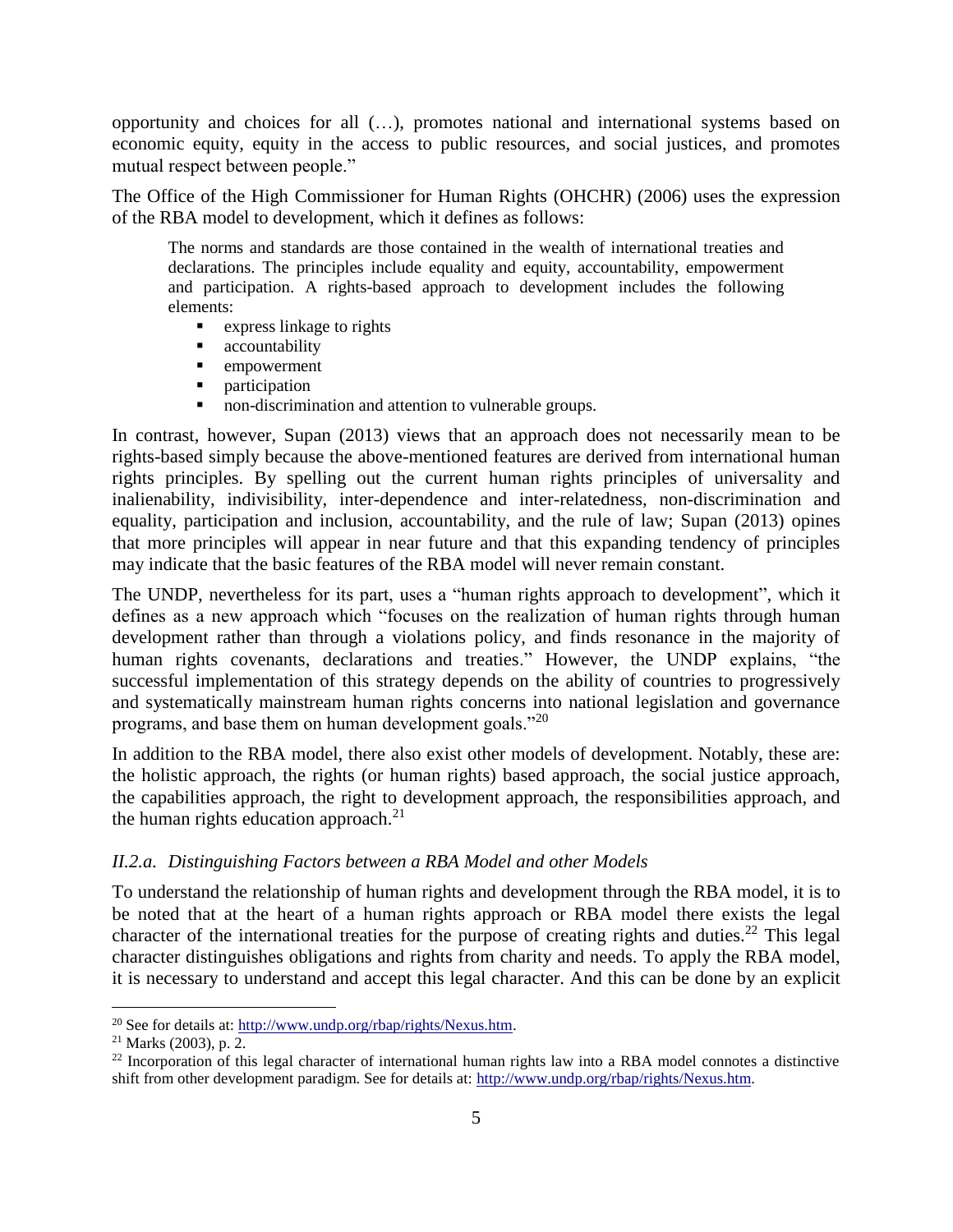recognition of the national and international human rights normative framework. With this recognition, a duty-bearer not only recognises the human rights of right-holders, but also positively acknowledges and asserts its obligation under national and international human rights  $law.<sup>23</sup>$ 

An explicit reference to the international human rights treaties that a State has ratified serves to remind all parties that, when dealing with any government, they are required, as a minimum, to avoid policies and practices that make it more difficult for that government to conform to treaty obligations it owes to individuals and groups within its jurisdiction.<sup>24</sup> Moreover, all parties should use their best endeavors to help a government realize its international human rights treaty obligations. The RBA model is grounded in the United Nations Charter, Universal Declaration of Human Rights, and binding provisions of human rights treaties. Moreover it sharpens the moral basis of the work carried out by economists and other policy-makers, directing their attention to the most deprived and excluded, especially those excluded by discrimination.<sup>25</sup> It describes how a political voice for all people and access to information are integral to development. It is stressed in the human rights literature: informed and meaningful participation in development is a matter of right rather than privilege.<sup>26</sup>

### *II.2.b. Values added to the Concept of Development by a RBA Model*

There are two main rationales for a RBA model: (a) the *intrinsic* rationale, acknowledging that a RBA model is the right thing to do, morally or legally; and (b) the *instrumental* rationale, recognizing that a RBA model leads to better and more sustainable human development outcomes.<sup>27</sup> In practice, the reason for pursuing a RBA model is usually a blend of these two.

Importantly, a RBA model seeks to build upon and learn from – rather than discard – the lessons of good development practice and strengthen arguments for their more consistent implementation.<sup>28</sup> Empirical evidence and practice show the vital importance to development of many human rights outcomes, such as improved girls' education, enhanced security of tenure, ensuring women's equal access to land, and the importance of civil and political rights for good governance.

The practical value of a RBA model to development lies in the following:

- a) **Identification of Right-holders:** A RBA model focuses on the realization of the rights of the excluded and marginalized populations, and those whose rights are at risk of being violated.
- b) **Significance of Human Rights Principles:** A country cannot achieve sustained progress without recognizing human rights principles (especially universality and indivisibility) as core principles of governance. Specific results, standards of service delivery and conduct are derived from universal human rights instruments, conventions and other

<sup>23</sup> See Jonsson (2003).

<sup>&</sup>lt;sup>24</sup> Office of the High Commissioner for Human Rights (OHCHR) (2004), p. 14.

<sup>&</sup>lt;sup>25</sup> Office of the High Commissioner for Human Rights (OHCHR) (2004), p. iii.

<sup>&</sup>lt;sup>26</sup> See for details, United Nations Children's Fund (UNICEF) and United Nations Educational, Scientific and Cultural Organization (UNESCO) (2007).

<sup>&</sup>lt;sup>27</sup> Office of the High Commissioner for Human Rights (OHCHR) (2006), p. 16.

<sup>&</sup>lt;sup>28</sup> Office of the High Commissioner for Human Rights (OHCHR) (2006), p. 16.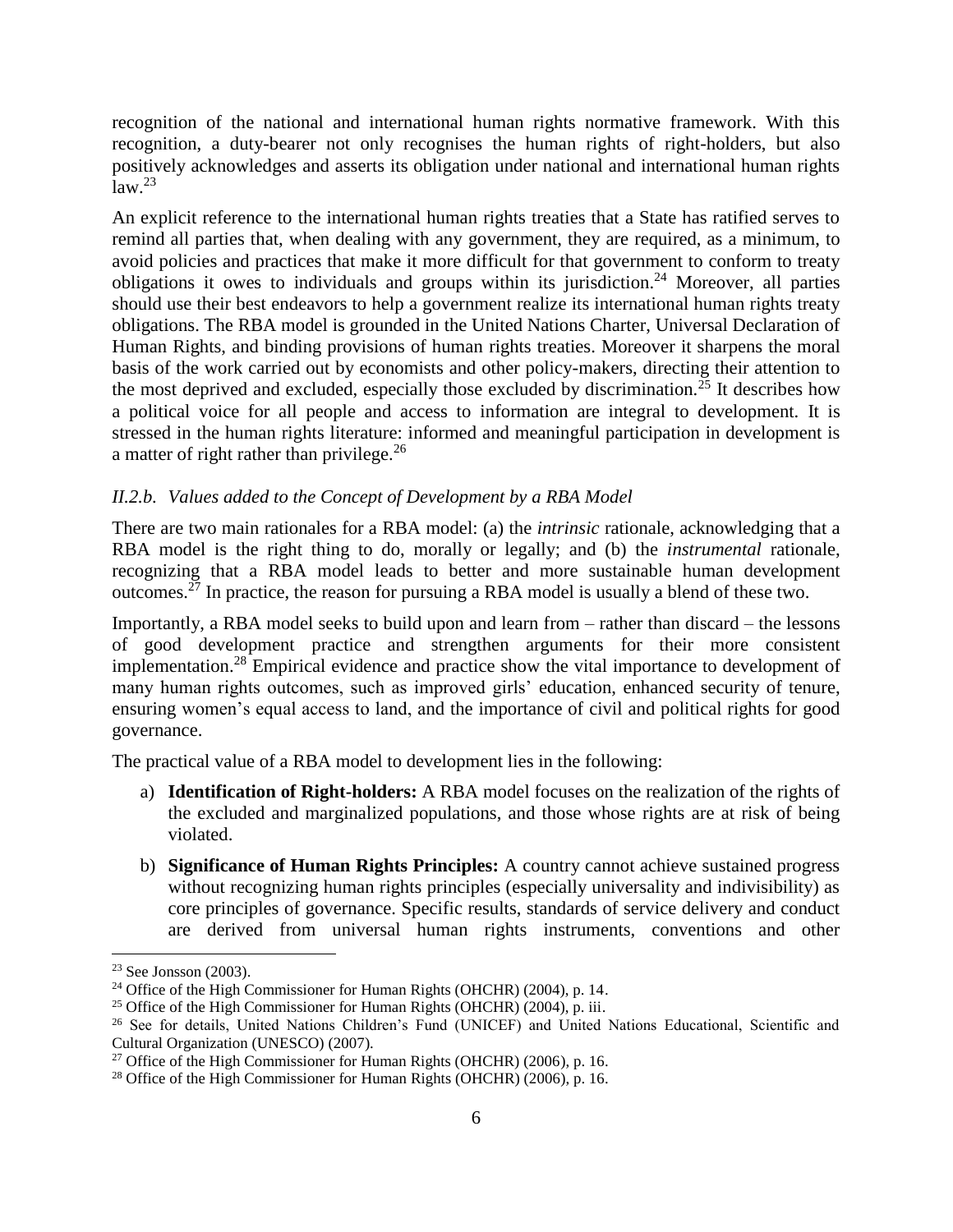internationally agreed goals, targets, norms or standards. A RBA model assists countries in translating such goals and standards into time-bound and achievable national results.

- c) **Participatory Process:** Accountabilities for achieving these results or standards are determined through participatory processes (policy development, national planning), and reflect the consensus between those whose rights are violated and those with a duty to act. A RBA model seeks both to assist in the participatory formulation of the needed policy and legislative framework, and to ensure that participatory and democratic processes are institutionalized locally and nationally.<sup>29</sup>
- d) **Transparency and Accountability:** A RBA model helps to formulate policy, legislation, regulations and budgets that clearly determine the particular human right(s) to be addressed – what must be done and to what standard, who is accountable – and ensures the availability of needed capacities (or resources to build the lacking capacities). The approach helps to make the policy formulation process more transparent, and empowers people and communities to hold those who have a duty to act accountable, ensuring effective remedies where rights are violated.
- e) **Monitoring:** A RBA to development model supports the monitoring of State commitments with the help of recommendations of human rights treaty bodies, and through public and independent assessments of State performance.
- f) **Sustained Results:** A RBA model leads to better sustained results of development efforts and greater returns on investments by:
	- i. building the capacity of prime actors to engage in dialogue, meet their own responsibilities and hold the State accountable;
	- ii. strengthening social cohesion through seeking consensus with participatory processes, and focusing assistance on the excluded and most marginalized;
	- iii. codifying social and political consensus on accountabilities for results into laws, policies and programs aligned with international conventions;
	- iv. anchoring human rights entitlements within a framework of laws and institutions;
	- v. institutionalizing democratic processes; and

 $\overline{a}$ 

vi. strengthening the capacities of individuals and institutions to carry out their obligations as expressed in local, national and international laws, policies and programs.

<sup>&</sup>lt;sup>29</sup> This aspect of participation can be achieved through capacity-building among families, communities and civil society to participate constructively in relevant forums; see Office of the High Commissioner for Human Rights (OHCHR) (2002).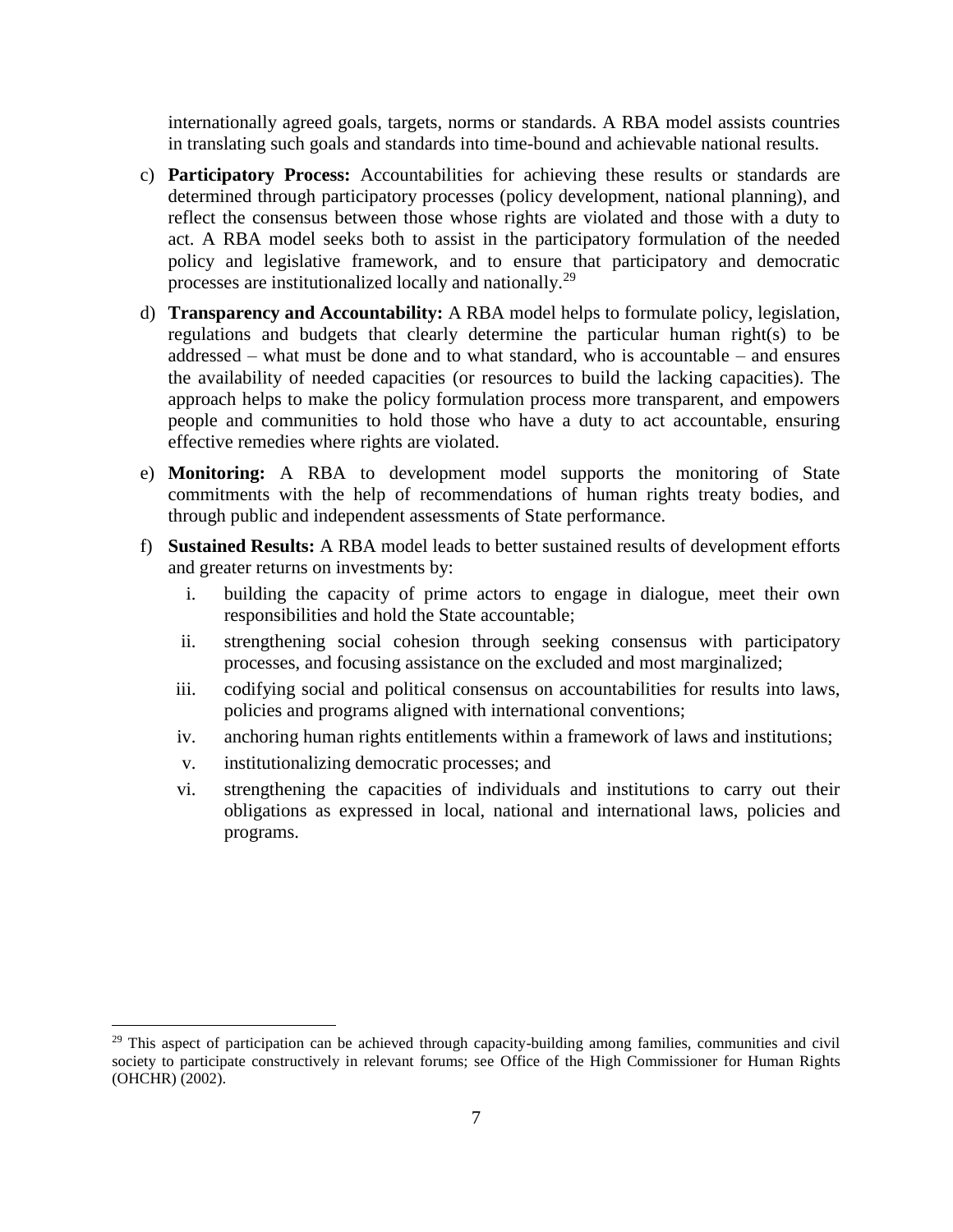### **III. Background Discussion on Bangladesh's National Budget 2014-15**

### **III.1. Influence of Human Rights in the Budget Making**

"The budget reflects the values of a country – who it values, whose work it values and who it rewards … and who and what and whose work it doesn't. … The budget is the most important economic policy instrument of government, and as such can be a powerful tool in transforming [the] country to meet the needs of the poorest."<sup>30</sup> In this context, it can plausibly be said that human rights can have budgetary implications. To this extent, national budgets have a significant and direct bearing on *which* human rights are realized and *for whom*. Budget analysis is a critical tool for monitoring gaps between policies and action, for ensuring the progressive realization of human rights, for advocating alternative policy choices and prioritization, and ultimately for strengthening the accountability of duty-bearers for the fulfillment of their obligations.<sup>31</sup>

The budget can be understood as the outcome of systems and relationships through which the varying needs and desires of a nation are heard, prioritized and funded. The choices made by governments as to how money is collected and distributed – and which rights are realized and for whom – are not value-free or politically neutral. A rights-based assessment to the national budget demands that such choices be made on the basis of *transparency*, *accountability*, *nondiscrimination* and *participation*. These principles should be applied at all levels of the budgetary process, from the drafting stage, which should be linked to the national development plans made through broad consultation, through approval by parliament, which in turn must have proper amendment powers and time for a thorough evaluation of proposals, implementation and monitoring. $32$ 

While budget debates are overwhelming political ones, therefore, the substantive content of human rights standards themselves can furnish guidance to policymakers and legislators in weighing competing demands on limited resources, helping to ensure, for example, that primary education is free for all; that budget allocations are prioritized towards the most marginalized or discriminated against; that provision are made for essential minimal levels for all rights; that there is an progressive improvement in human rights realization; and finally, that particular rights are not deliberately realized at the cost of others (for example, that health programs are not compromised by a disproportionate focus on security or debt servicing).<sup>33</sup>

### **III.2. Arising Problems at the Time the 2014-15 Budget was Prepared**

The 2014-15 budget has been prepared in the backdrop of enhanced public investment, stable inflation, a substantial surplus in the Balance of Payments (BoP), a stable exchange rate, augmented foreign exchange reserves and stable (falling) global commodity prices.<sup>34</sup> The budget has been prepared at a time when Gross Domestic Product (GDP) growth rates slowed down, private investment declined, the government experienced a significant shortfall in revenue mobilization, the government relied on domestic sources for financing its fiscal deficit, and

<sup>30</sup> Budlender (1996), p. 7.

 $31$  Office of the High Commissioner for Human Rights (OHCHR) (2006), p. 15; and Diokno (1999).

 $32$  See Rabbi (2015).

<sup>&</sup>lt;sup>33</sup> Office of the High Commissioner for Human Rights (OHCHR) (2006), p. 12.

<sup>34</sup> Bhattacharya and Rahman (2014).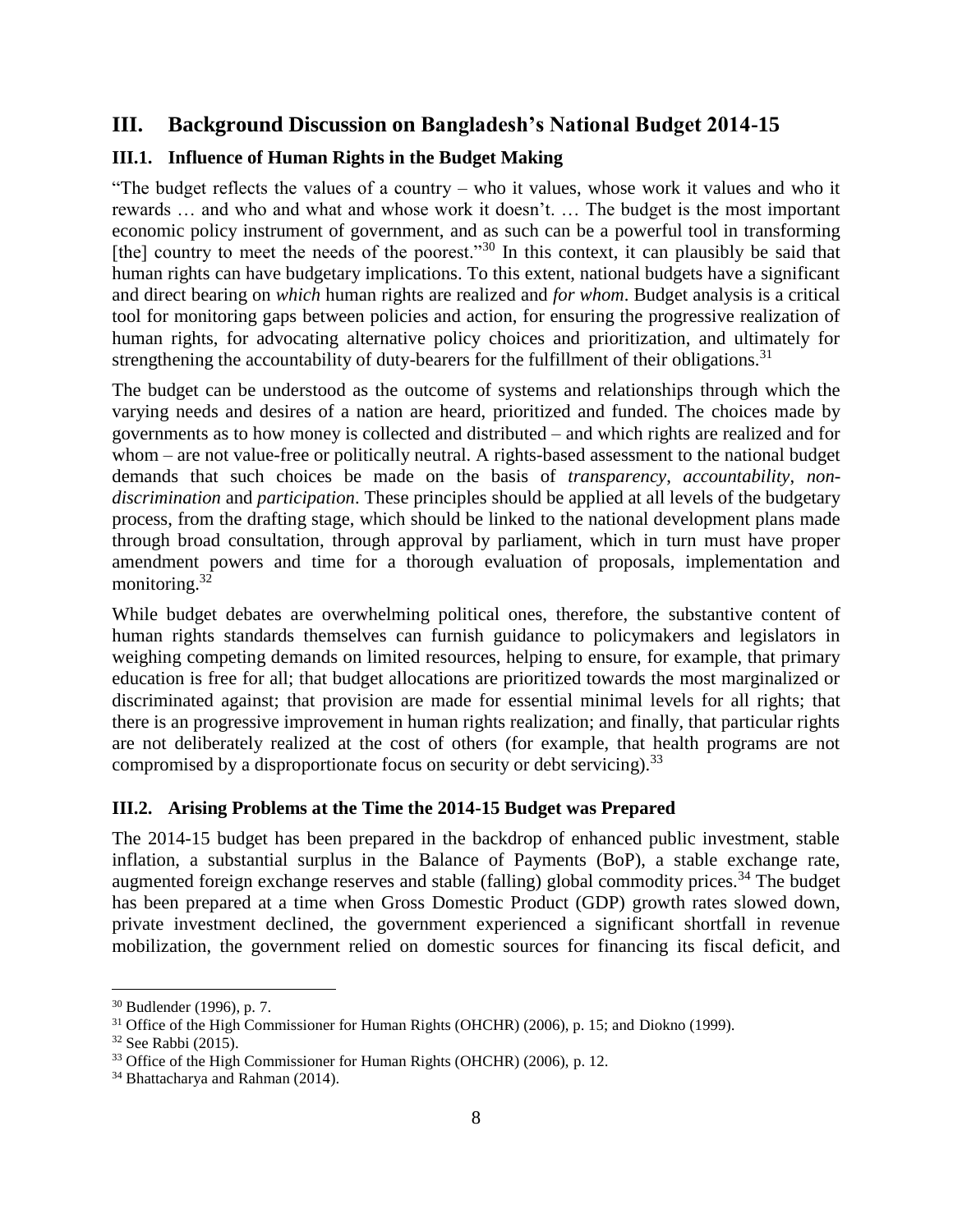domestic demand seemed depressed.

More specifically, the 2014-15 budget was tabled against the backdrop of four major economic challenges: $35$  (a) decelerated economic growth due to stagnant investment, (b) failures to augment the multiplier effect to overcome supply side constraints (like inadequate infrastructure), (c) decelerated increase in social sector spending, and (d) raging strife between the political parties.

### **III.3. Objectives of the 2014-15 Budget**

The objectives of the 2014-15 budget appear to focus on (a) attaining fiscal consolidation backed up by high growth of revenue, (b) revitalizing the economic growth momentum, (c) reverting the downturn of private investment, and (d) controlling inflation.<sup>36</sup> Table 1 provides a brief overview of the 2014-15 budget.

### **IV. EVALUATION OF BANGLADESH'S NATIONAL BUDGET 2014-15**

Now we will discuss the 2014-15 budget based on the following elements of a RBA model of development, namely:

- 1. Participation
- 2. Accountability
- 3. Principle of Equality and Non-discrimination
- 4. Explicit Recognition of National and International Human Rights Instruments
- 5. Protection of the Vulnerable and Marginalized Groups and Poverty Reduction

### **IV.1. Participation**

A RBA model requires a high degree of participation including from communities, civil society, minorities, indigenous peoples, women and others. Such participation must be active, true and meaningful. Mere formal or ceremonial contacts with beneficiaries are not sufficient.<sup>37</sup> The RBA model also gives due attention to issues of accessibility, including access to development process, institutions, information and redress on complaints mechanisms.<sup>38</sup>

The Universal Declaration of Human Rights 1948 spells out in its Article 21 that everyone has the right to take part in the government of his country directly or through duly chosen representatives. At the same time, Article 25 of the International Covenant on Civil and Political Rights ensures the right to take part in the conduct of public affairs, directly or through freely chosen representatives. Similarly, the Constitution of the People's Republic of Bangladesh mandates that the democratic nature of the Republic must ensure citizen's "effective participation" through their elected representatives in administration at all levels.<sup>39</sup>

<sup>35</sup> Khan (2014).

<sup>36</sup> See at: [http://www.thedailystar.net/7-3pc-gdp-target-not-achievable-cpd-27306.](http://www.thedailystar.net/7-3pc-gdp-target-not-achievable-cpd-27306)

<sup>37</sup> Sobhan (2010), pp. 201-202.

<sup>38</sup> Sandkull (2005), p. 3.

<sup>&</sup>lt;sup>39</sup> Article 11, The Constitution of the People's Republic of Bangladesh.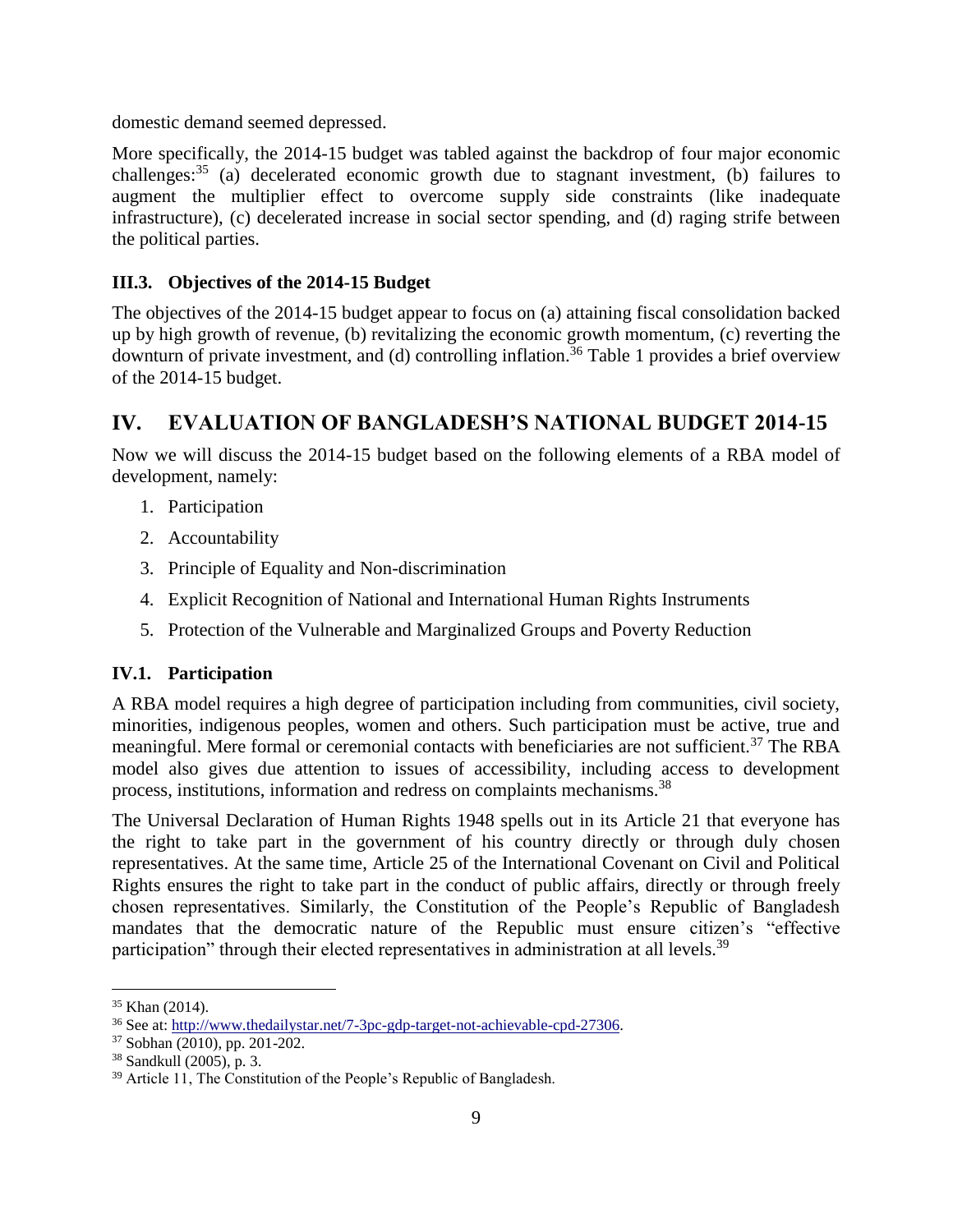| Tk 67,552 crore budget deficit                        | The national budget of Tk 2,50,506 crore for the<br>fiscal year 2014-15 was proposed. The revenue<br>receipts was estimated at Tk 1,82,954 crore.<br>The overall budget deficit in the fiscal year 2014-<br>15 was considered to be Tk 67,552 crore, which is<br>5 percent of GDP.                                                                        |
|-------------------------------------------------------|-----------------------------------------------------------------------------------------------------------------------------------------------------------------------------------------------------------------------------------------------------------------------------------------------------------------------------------------------------------|
| GDP growth target 7.3 percent                         | GDP growth target was set at 7.3 percent for the<br>fiscal year 2014-15, while in fiscal year 2013-14<br>the GDP growth target was 7.2 percent.                                                                                                                                                                                                           |
| Tk 86,000 crore ADP allocation                        | The proposed national budget for the fiscal year<br>2014-15 was set an Annual Development<br>Programme (ADP) with an outlay of Tk 86,000<br>crore. The actual ADP size, however, stood at Tk<br>80,315 crore without own financing of the<br>corporations and autonomous bodies.                                                                          |
| Tax free income for general taxpayers remains<br>same | The tax free income for individual and general<br>taxpayers remained same as that of last fiscal<br>year. The threshold of tax free income for<br>individual taxpayers was Tk 2.20 lakh in the fiscal<br>$2013-14$ . In the fiscal year $2014-15$ , the limit of<br>tax free income has not been increased for the<br>individual taxpayers. <sup>40</sup> |
| <b>Higher tax for high earners</b>                    | Finance Minister proposed higher tax rate for high<br>earners. In the budget, he proposed 30 percent tax<br>for an annual income of Tk 44.2 lakh or more<br>instead of the existing 15 percent.                                                                                                                                                           |
| <b>Education sector gets Tk 29,213 crore</b>          | An allocation of Tk 29,213 crore was proposed<br>for the education sector in the budget for the fiscal<br>year 2014-15. Of the allocation, an amount of Tk<br>15,540 crore has been kept for the Ministry of<br>Education while Tk 13,673 for the Ministry of<br>Primary and Mass Education.                                                              |
| Tk 16,462 crore allocation for defense sector         | Tk 16,462 crore was allocated for Defense<br>Services including the Ministry of Defense and<br>the Armed Forces Division.                                                                                                                                                                                                                                 |

### **Table 1: Brief Overview of the 2014-15 Budget**

Source: Created by the authors based on Bangladesh's Ministry of Finance and CPD resources; see at: <http://www.mof.gov.bd/en/> and [http://www.cpd.org.bd.](http://www.cpd.org.bd/)

 $40$  Shil, Masud and Alam (2014), p. 68.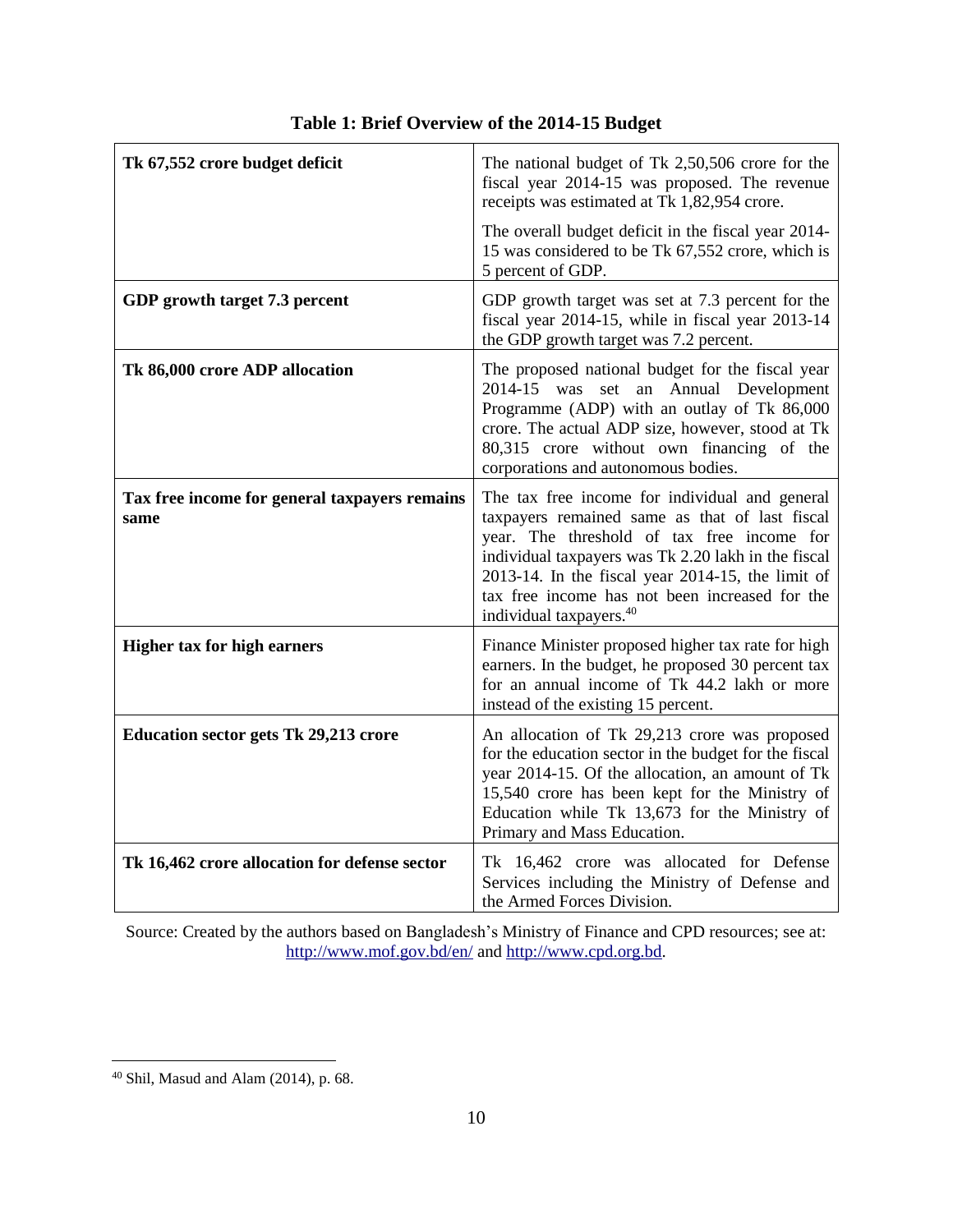In Article 5 of the Declaration on Social Progress and Development 1969, it is indicated how participation can be realized for social development. Article 2 of the Declaration on the Right to Development 1986 also states that States have the right and duty to formulate appropriate national development policies for the wellbeing of entire population and of individuals on the basis of their active, free and meaningful participation in development and in the fair distribution of benefit resulting there from.

In the making of budget in Bangladesh, there is a lack of effective participation which means free exercise of rights to demand (as a right) promotion and protection of other rights is absent. Participation in the form of consultative process remains narrow in its scope and is targeted to traditional constituencies drawn mostly from the business sector. $41$  Moreover:

- a) During the 2014-15 budget adoption, the opposition party in the parliament namely Bangladesh Jatiyo Party barely was able to effectively participate in the budget discussion. Hence, there was a lack of participation from a considerable portion of citizens.
- b) A loan is always a burden on the shoulder of the people. That is why before taking any loan, whether from international institutions or national sector, the government should take prior consent from the people. The 2014-15 budget relied heavily on bank loans and revenue collections, but the government did not take any initiative to justify its action by public participation. Thus in borrowing money from banks and other financial institutions there was no public participation.<sup>42</sup> Further, even though the Finance Minister claimed in the budget speech the consultation of various classes of people, if we look carefully with regards to borrowing money, we find that the matter was not discussed with the common people in the following aspects:
	- i. The amount of loans in relation to GDP was not merited.
	- ii. The fact that taking loans from banks reduces the possibility of bank investment in private sector was not considered.
	- iii. Taking help from the Finance Adviser of the Prime Minister in making the budget is less appreciable, because the Finance Adviser is not an elected representative of the people and if the government fails to realize the goals of budget, he is not responsible for his advice.
- c) In the budget speech, the Finance Minister mentioned the Sixth Five-Year Plan for the fiscal year 2010-2015, but did not clarify how people would participate in it and thus participation was ignored in passing the budget. Development strategies should empower citizen, create specified channels for participation by the poorest and the most marginalized groups, which was absent in this budget making.

### **IV.2. Accountability**

A RBA model focuses on raising levels of accountability in the development process by identifying claim holders (and their entitlements) and corresponding duty holders (and their

<sup>41</sup> Sobhan (2010), p. 201.

<sup>&</sup>lt;sup>42</sup> See for details Ministry of Finance, The Government of the People's Republic of Bangladesh; available at: [http://www.mof.gov.bd/en/index.php?option=com\\_content&view=article&id=268&Itemid=1.](http://www.mof.gov.bd/en/index.php?option=com_content&view=article&id=268&Itemid=1)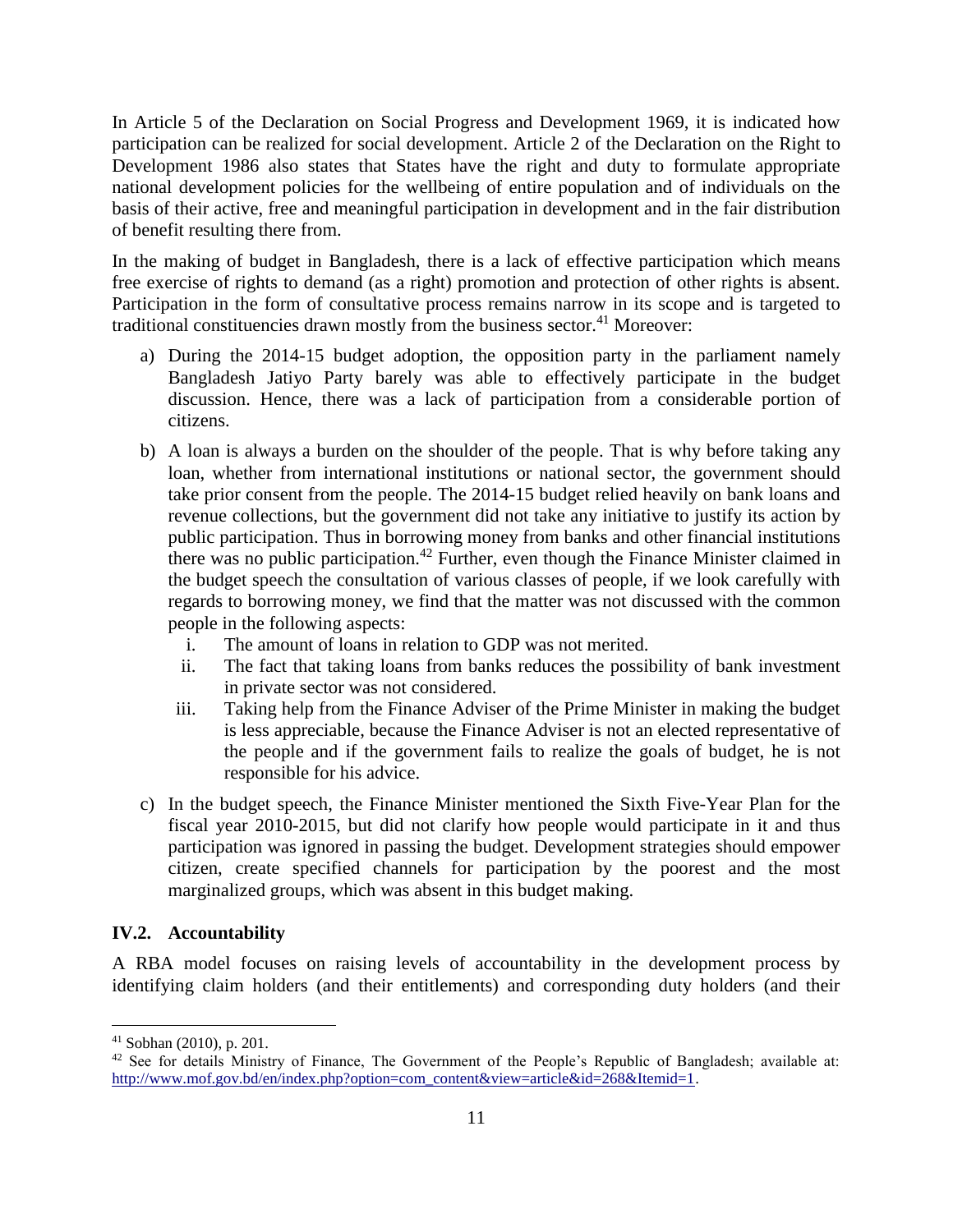obligations). It considers both the positive obligations of duty bearers to protect, promote and provide and the negative obligations to abstain from violations.<sup>43</sup> They take into account the duties of the relevant actors, including individuals, states, local organizations and authorities, private companies, donors and international institutions. The Constitution of Bangladesh clarifies the question of accountability by stating that it is the duty of every citizen and public servant to perform public duties and protect public property.<sup>44</sup> However, the 2014-15 budget did not maintain the accountability principle in the following perspectives:

a) Development plans are supposed to use the whole resources of the government in a skillful way for a certain purpose. After Bangladesh's independence in 1971, the government adopted the Five-Year Plan economically to develop the country. Table 2 provides a short summary of the previous Five-Year Plans. It shows that none of the GDP growth rates of the previous Five-Year Plans were achieved. Yet, nobody is responsible for the non-achievement. In line with the above proposition, hence, it can be said that there is lack of accountability in the budget implementation.

| <b>Plan</b>     | <b>Duration</b> | <b>Total</b> | <b>Public</b><br><b>Sector</b> | <b>Private</b><br><b>Sector</b> | <b>GDP</b><br>Growth<br><b>Target</b> | <b>Achieved</b><br><b>GDP</b><br>Growth |
|-----------------|-----------------|--------------|--------------------------------|---------------------------------|---------------------------------------|-----------------------------------------|
| 1 <sup>st</sup> | 1973-1978       | 44,550       | 39,520                         | 5030                            | 5.5                                   | 4.0                                     |
| 2 <sup>nd</sup> | 1980-1985       | 172,000      | 111,000                        | 61,000                          | 5.4                                   | 3.8                                     |
| 2rd             | 1985-1990       | 3,86,00      | 250,000                        | 13,000                          | 5.4                                   | 3.8                                     |
| $4^{\rm th}$    | 1990-1995       | 620,000      | 347,000                        | 273,000                         | 5.0                                   | 4.15                                    |
| $\leq$ th       | 1997-2002       | 1959,521     | 858,939                        | 858939                          | 7.0                                   | 5.21                                    |

**Table 2: Five Years Plan for Bangladesh's Economic Development**

Source: Created by the authors based on CPD resources; see at: [http://www.cpd.org.bd.](http://www.cpd.org.bd/)

- b) There are creative means that are developing to hold diverse non-state actors (such as NGOs, multinational companies, regional institutions) accountable. These include, for example, different kinds of laws (criminal laws), voluntary guidelines from international organizations, parallel reports, naming and shaming, negotiation and other accountability mechanisms. But there is no such accountability mechanisms enshrined in the 2014-15 budget.
- c) In early years (2009-2010), the most ten ministries of government utilized only 47.4 percent of the total ADP amount which was allotted to these ministries. To oversee the ADP implementation, the 2014-15 budget did not create any mechanism.
- d) To encourage investment from private sector, government initiated Public Private Partnership (PPP) in the year 2009-10 and for that reason the government allotted Tk. 2,500 crore. But all the efforts of the government were failed due to an absence of effective policy in this regard.

<sup>43</sup> Rahman (2010), p. 102.

<sup>&</sup>lt;sup>44</sup> Article 21(1), The Constitution of the People's Republic of Bangladesh.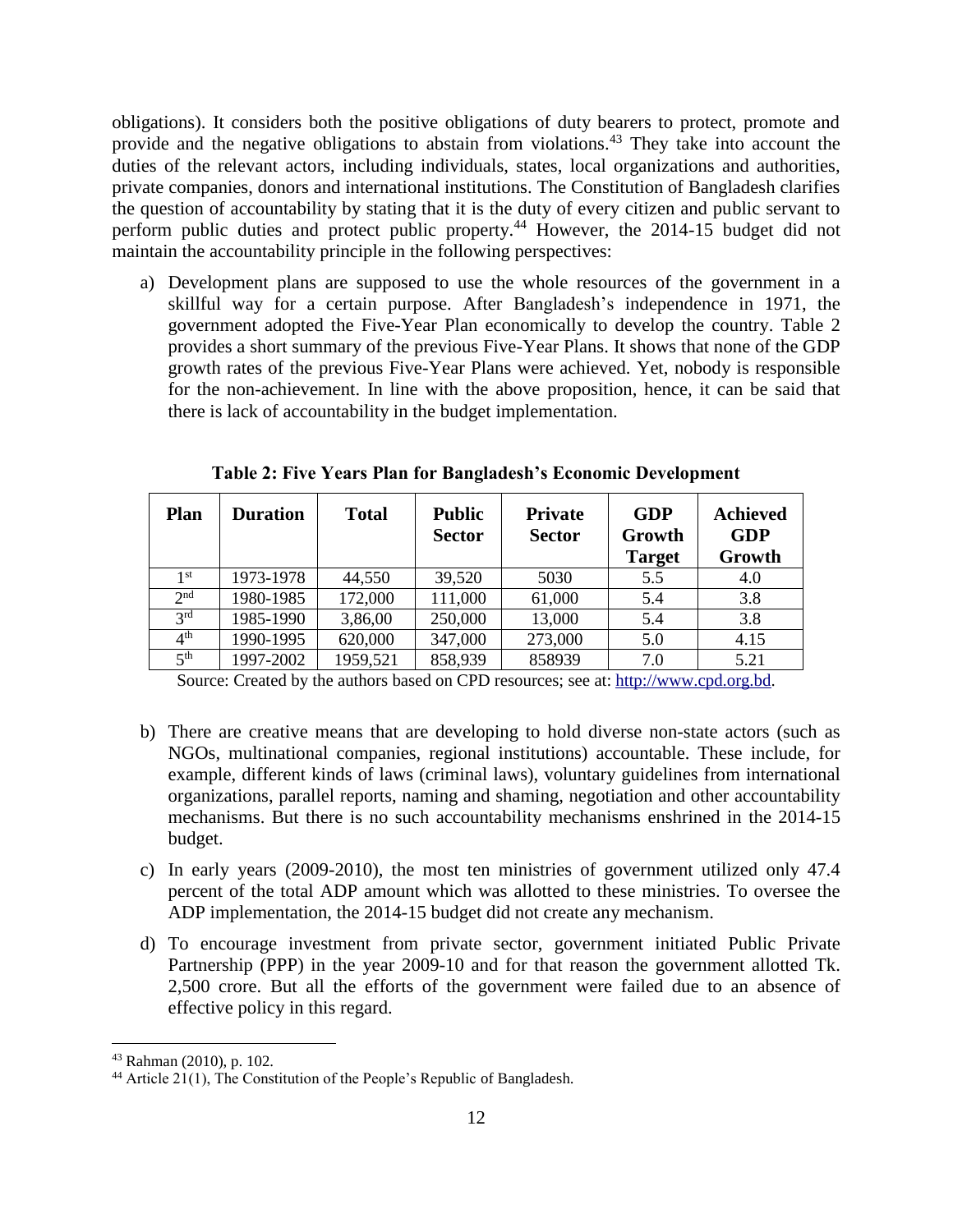### **IV.3. Principles of Equality and Non-discrimination**

The right to equality guarantees that all persons are equal before law and entitled to equal protection under law.<sup>45</sup> The principle of non-discrimination is the corollary principle of equality. It prohibits different treatment of a person or group of persons based on their particular status or situation, such as race, color, sex, language, religion, political and other opinion, national or social organ, property, birth or other status, such as age, ethnicity and disability. All persons in the society have the right to enjoy equal access to and control over the available goods and services that are necessary to fulfill their basic needs.

Article 28 of the Constitution of Bangladesh prohibits discriminatory treatment against any citizen, while Article 27 ensures equality before law and equal protection of law for all citizens. Furthermore, Article 28(4) encourages the State to take affirmative action for the betterment and advancement of women, children or any backward section of citizens. Most importantly, the Constitution guarantees equality of opportunity to all citizens. The Constitution mandates the State to adopt effective measures to remove social and economic inequality between different human beings and to ensure the equitable distribution of wealth among citizens and of opportunities in order to attain a uniform level of economic development.<sup>46</sup>

The following paragraphs analyze the principles of equality and non-discrimination in the 2014- 15 budgetary sectors of education, health and agriculture. How the national budget addressed specific needs for gender equity and children has also been briefly discussed.

#### *IV.3.a. Education*

In the 2014-15 budget, allocations for the Ministry of Education (MoE) and the Ministry of Primary and Mass Education (MoPME) increased by 16.4 percent. However, the allocation for these two ministries as a percentage of the total budget was 11.7 percent, which was lower than the average allocation of 14.1 percent during the fiscal year 2010-14. The allocation for the MoE and the MoPME was 2.2 percent of GDP, which was slightly higher than the average share during 2010-14 (of 2.1 percent of GDP). But the budget allocation did not increase. Remarkably, in fiscal year 2010 allocation for the MoE and the MoPME was 16.3 percent, which declined to 11.7 percent in fiscal year 2015.

To improve the educational status of the population, large budgetary allocations are required for the education sector. Because of insufficient funds, the progress in this sector more or less has been limited to the increase of enrolment in primary education or to the increases of literacy rates.<sup>47</sup> Moreover, educated unemployment is on the rise as the quality of education is not improving. It is to be noted here that the rate of increment of education budget was 27.73 percent between fiscal year 2009-10 and 2010-11 and then it started to decline. Additionally, in most of the cases the proposed budgetary allocations were revised downwards during fiscal years 2006- 07 and 2012-13.<sup>48</sup>

<sup>45</sup> See for details at: [http://www.ohchr.org/Documents/Publications/training9chapter13en.pdf.](http://www.ohchr.org/Documents/Publications/training9chapter13en.pdf)

<sup>46</sup> Article 19(2), The Constitution of the People's Republic of Bangladesh.

<sup>47</sup>Khan (2014).

<sup>48</sup> Rahman (2014).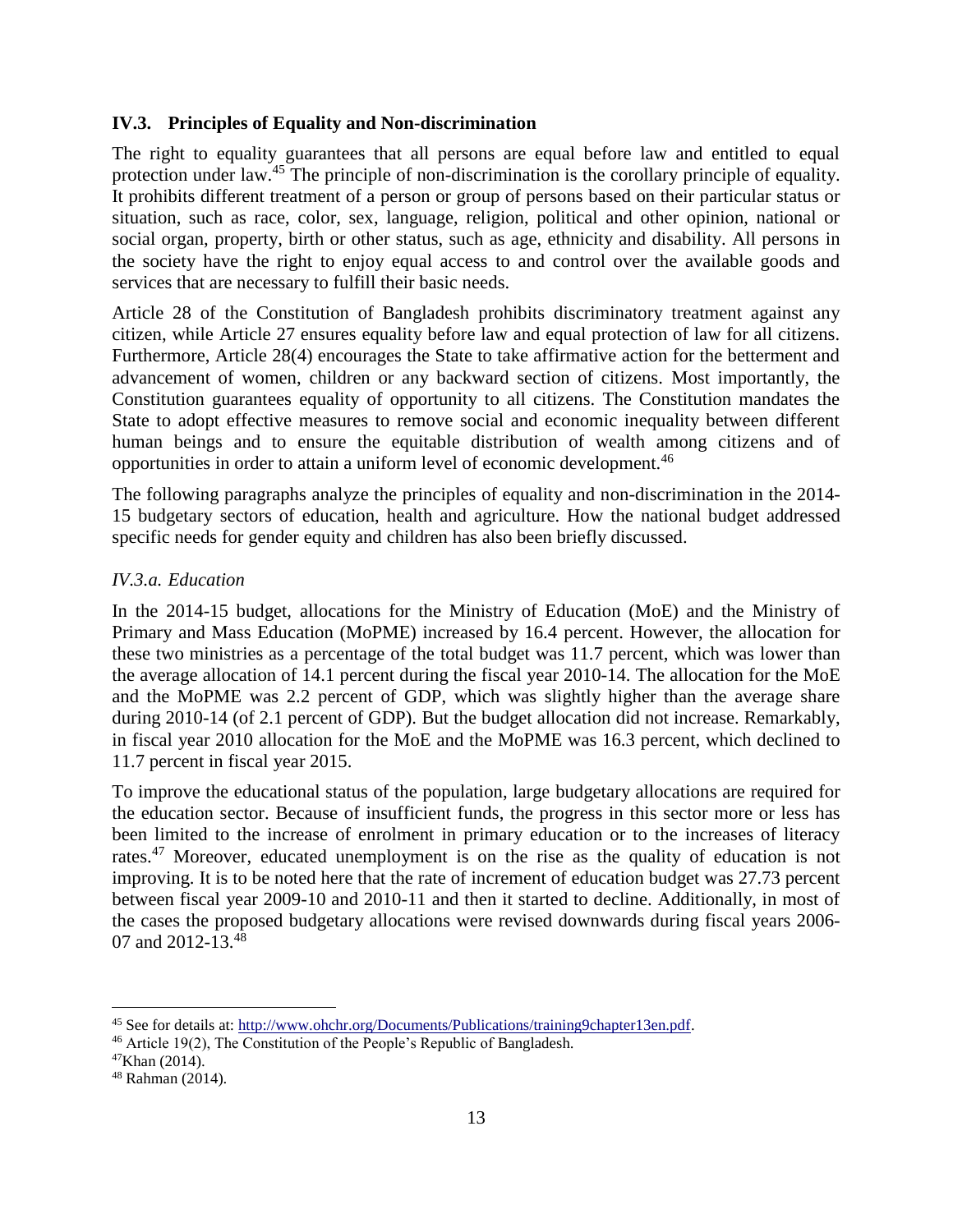#### *IV.3.b. Health*

The allocation for the Ministry of Health and Family Welfare (MoHFW) in fiscal year 2015 increased by 17.7 percent. However, the allocation as a percentage of the total budget was 4.5 percent, which was lower than the average allocation of 5.7 percent during fiscal years 2010-14. The allocation for the MoHFW was 0.83 percent of GDP in fiscal year 2015, which was lower than the average share of 0.86 percent of GDP during fiscal years 2010-14.

The introduction of Social Health Insurance Programme was a timely initiative. The purpose of this program was to bring down poor people's health expenditure.<sup>49</sup> The Finance Minister in his budget speech said, "preliminary attempts have been made to initiate Social Health Insurance Programme for those working in the formal sector."<sup>50</sup> To ensure healthcare facilities for all through social health insurance was a positive step for strengthening the country's healthcare system. 51

In fiscal year 2014-15, the total amount allocated to this sector was Tk. 111.46 billion. The proposed allocation in the health sector for fiscal year 2014-15 was 4.45 percent of the proposed budget, while it was 4.26 percent of the proposed budget in fiscal year 2013-14. The rate of increase in allocation to this sector amounted to be 0.19 percentage points. Although this amount was higher than that of the previous year, it was still not sufficient to provide adequate health facilities to the population as the doctor-population, doctor-nurse, and nurse-population ratios remained still far away from acceptable levels. Moreover, it was apparent that, in most of the fiscal year, the proposed budgetary allocation was reduced in the revised budget. For example, in the budget of fiscal year 2013-14, the proposed allocation for health sector was Tk. 94.70 billion (including development and non-development budget). However, the allocation was reduced to Tk. 85.49 billion in the revised budget for this sector. Additionally, a reduction in the subsidy in health sector made the situation more difficult to get minimum health services for poor people.<sup>52</sup>

#### *IV.3.c. Agriculture and Allied Sectors (AAS)*

Food security and agricultural production have a strong connection in a country's economy where people have freedom to choose what to produce and how to consume. One consideration that has received a great deal of attention recently relates to the role of freedom to make profits in providing incentives for the expansion of food production, thus helping to solve the food problem. Amartya Sen (1987) elucidates the idea in the following terms: "the compulsion to acquire enough food may force vulnerable people to do things which they resent doing, and may make them accept lives with little freedom. The role of food in fostering freedom can be an extremely important one."

In the 2014-15 budget, we experienced that:

i. The average share of AAS in the total budget was 10.8 percent during fiscal years 2010- 14, but was reduced to 7.6 percent in fiscal year 2015.

<sup>49</sup> Shariar (2014).

<sup>50</sup> Shariar (2014).

<sup>51</sup> See CPD (2014).

<sup>52</sup> Rahman (2014).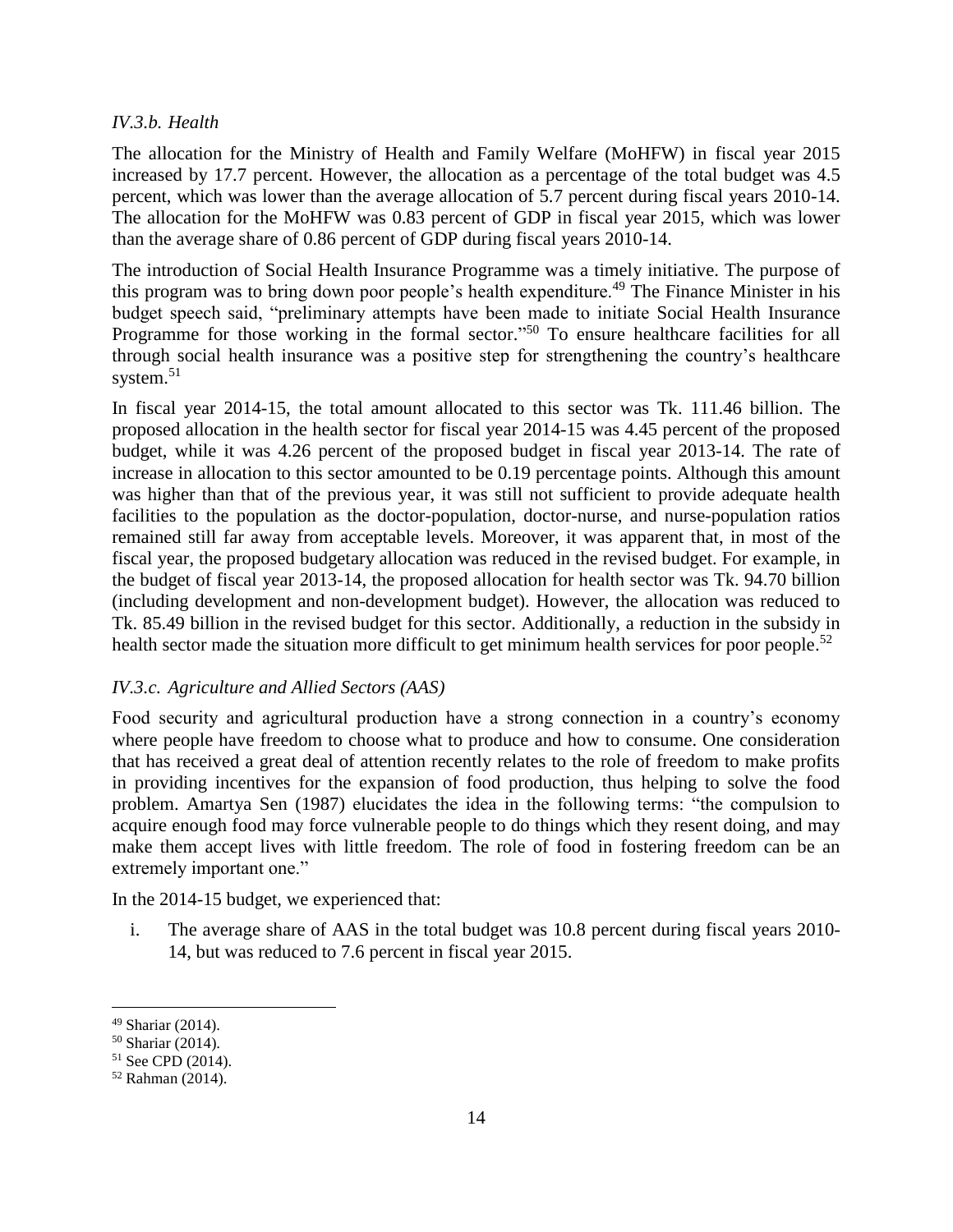- ii. The average share of AAS in total GDP was 1.64 percent during fiscal years 2010-14, but was reduced to 1.43 percent in fiscal year 2015.
- iii. The allocation for the Ministry of Water Resources increased by 30.6 percent. This was mainly due to a rise in the development budget by 40 percent.

Agricultural subsidies remained constant at Tk. 9,000 crore. It was 4.2 percent of total budget in fiscal year 2014, which declined to 3.6 percent in fiscal year 2015. This adversely affected the subsidy allocation for other agri-inputs subsidies such as seeds and irrigation.

At this backdrop, the Centre for Policy Dialogue (CPD) proposed the government to establish an Agricultural Price Commission for ensuring fair prices of agricultural commodities and incentive price for the producers while maintaining market stability. The CPD also advocated for the introduction of Authoritative Land Records, which would help to reduce land litigation.<sup>53</sup>

#### *IV.3.d. Gender Equality and Child Protection*

It was found that 40 ministries prepared gender budget reports for fiscal year 2015 and the allocation increased in 31, unchanged in 1, and decreased in 8 ministries. As shown in Table 3, allocation for the gender budget in fiscal year 2015 was Tk. 66,739 crore, which was 4.98 percent of GDP and 27.64 percent of the total budget. However, when the allocation for the gender budget under the 40 ministries was added, the amount stood at Tk. 58,510 crore. The reason for the anomaly in allocation for women was not clear.<sup>54</sup> The year's allocation was  $11.68$ percent higher than fiscal year 2013-2014.

| <b>Fiscal Year</b> | Total (Tk. in<br>crore) | <b>Percent of Budget</b> | <b>Percent of GDP</b> | <b>Gender Budget</b><br>for Number of<br><b>Ministry</b> |
|--------------------|-------------------------|--------------------------|-----------------------|----------------------------------------------------------|
| 2013               | 54,304                  | 28.68                    | 5.23                  | 25                                                       |
| 2014               | 59,756                  | 27.64                    | 5.06                  | 40                                                       |
| 2015               | 66,739                  | 26.64                    | 4.98                  | 40                                                       |

**Table 3: Allocation for Gender Budget**

Source: Created by the authors based on Bangladesh's Ministry of Finance resources; see at: [http://www.mof.gov.bd/en/.](http://www.mof.gov.bd/en/)

The tax free income for women was raised from Tk. 2.5 lacs in fiscal year 2014 to Tk. 2.75 lacs in fiscal year 2015.<sup>55</sup> As was the case in the budget for fiscal year 2013-14, a special allocation of Tk. 100 crore was allocated for the purpose of women development.<sup>56</sup> However, how much of this allocation was utilized is not known to date. The government could have allocated funds for

<sup>53</sup> CPD (2014).

<sup>54</sup> Bhattacharya and Rahman (2014).

<sup>55</sup> Shil, Masud and Alam (2014), p. 68.

<sup>56</sup> Bhattacharya and Rahman (2014).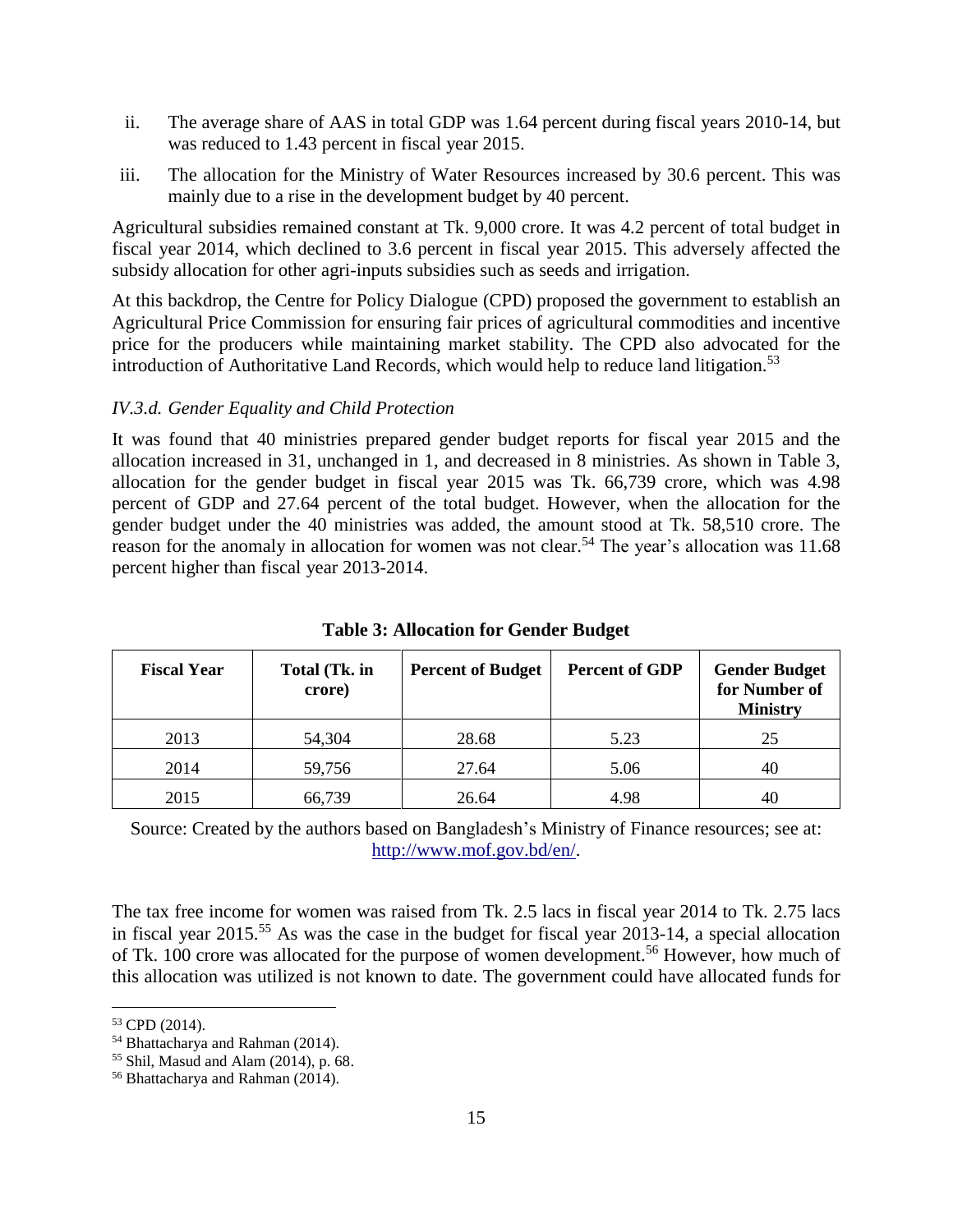rural women so that they could have been provided with small business training in order to access resources from this fund.

The number of projects under ADP that concerns the development of children in Bangladesh was reduced substantially in fiscal year 2015. In fiscal year 2014-2015, the number of ADP projects related to child development stood at 21, compared to 55 in ADP of fiscal year 2013-14. The allocation for children also declined. Child-related allocation in the ADP of fiscal year 2014-15 amounted to 1.94 percent of the total budget and 0.36 percent of GDP. The corresponding figures for previous fiscal year were 3.73 percent of total budget and 0.70 percent of GDP. These figures show that the 2014-15 budget was comparatively less children-friendly.

### **IV.4. Explicit Recognition of National and International Human Rights Instruments**

In a broad sense, there was no explicit recognition of national and international of human rights instruments in the 2014-15 budget. The government and their development partners could not reevaluate their existing development program and policies in accordance with the RBA model of development.

Though there was no explicit recognition of human rights in the 2014-15 budget, it could not be said that the government was not taking into consideration human rights issues in concern. For an example, the government each year has to set up courts; develop infra-structure of prisons and trial system; run programs such as: Food For Works (FFW), Vulnerable Group Development (VGD), Vulnerable Group Feeding (VGF), Open Market Sales (OMS), Cash for Work (CFW), Gratuitous Relief (GR), 100 Days Employment Guarantee Scheme; provide Old-age Allowances, Allowances for Widow and Distressed Women, etc. It means the government regularly allocates for implementation, protection and promotion of human rights; though it is questionable how far the government has been successful to ensure human rights of its citizens through budgetary allocations.

### **IV.5. Protection of the Vulnerable and Marginalized Groups and Poverty Reduction**

It is now generally understood that poverty is a result of *disempowerment* and *exclusion*. Poverty is not only a lack of material goods and opportunities, such as employment, ownership of productive assets and savings, but the lack of physical and social goods, such as health, physical integrity, freedom from fear and violence, social belonging, cultural identity, organizational capacity, the ability to exert political influence, and the ability to live a life with respect and dignity.<sup>57</sup> Human rights violations are both a cause and a consequence of poverty. Human rights reinforce the demand that poverty reduction be the primary goal of development policymaking.<sup>58</sup> Human rights require the process of formulating a poverty reduction strategy to include the vulnerable and marginalized groups.

### *IV.5.a. Social Safety Net Measures*

Allowances under Social Safety Net Programmes (SSNPs) remained unchanged since fiscal year 2010. As a result the real value of allowance reduced over the years. Thus the real value of Tk.

<sup>57</sup> World Health Organization (WHO) (2008), p. 6.

<sup>58</sup> See Jonsson (2003).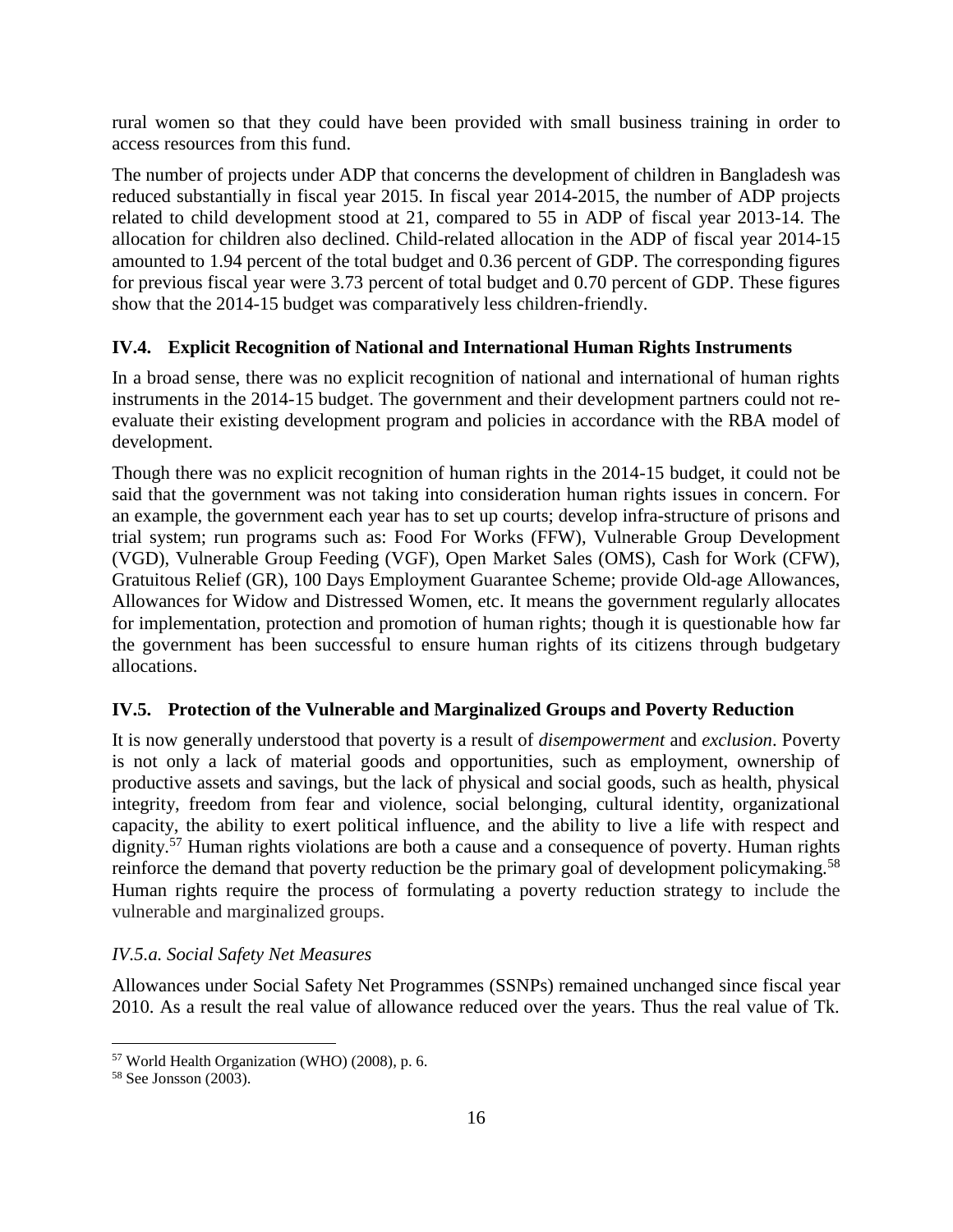300 would be Tk. 221 if the price level of April 2014 is compared with the price level of July 2010.<sup>59</sup> A special allocation of Tk. 50 crore was proposed for construction of houses in divisional and district towns for neglected segment of the society. This was a positive initiative. However, this proposal has not been yet translated into implementation. $60$ 

The proposed allocation for the social safety-net and welfare sector was estimated at Tk. 139.74 billion, which represented only 13 percent increase over the amount in the previous budget. The proposed allocation for the social security and welfare sector, which was Tk. 123.66 billion in fiscal year 2013-14, was already considered to be inadequate for the population of the country as about three of every ten people were then living under poverty line. Such low allocation was attributed to the diversion of expenditure from social sector to meet the rising payment on account of principal and interest for the high public borrowing to finance the budget deficit.<sup>61</sup> Moreover, social safety net programs in Bangladesh have been developed and evolved on *ad hoc* basis. The major shortcoming of these SSNPs is that they are short-term in nature and only designed to address post-disasters situations.

### *IV.5.b. Poverty Reduction*

Despite considerable thrust on poverty alleviation in all plan documents since the independence of Bangladesh, a significant number of people are still living below the poverty line. The rate of unemployment in the country, particularly youth unemployment is rising at a significant rate. The proportion of poor in the population declined considerably between 2000 and 2010. According to government data, a total of 50 million people were poor in 2009.<sup>62</sup> Now 38 million live below the poverty line.<sup>63</sup> In 2009, the number of extreme poor was 28.8 million. Now it is 15.7 million. Even if we lack the statistical skills to challenge these figures and even if do not take them with a pinch of salt, are these numbers to be proud of? Is this development in tangible terms?

The incidence of poverty decreased from 49.8 percent in 2000 to 40 percent in 2005 and then further to 31.5 percent in 2010.<sup>64</sup> With the broader perspective of alleviating poverty and achieving the Millennium Development Goals (MDGs), the governments used to allocate around 55 percent of its national budget on reducing poverty in each fiscal year. In financial year 2013- 14, Tk. 1152.370 billion were allocated as poverty budget, which was 15.55 percent more than the poverty budget of Tk. 997.290 billion of fiscal year 2012-13. The poverty budget of financial year 2013-14 was 51.79 percent of the national budget and 9.69 percent of GDP. The proposed allocation for the poverty budget for fiscal year 2014-15 was Tk. 1308.06 billion, which was 52.22 percent of the proposed national budget and 9.77 percent of the targeted GDP.

<sup>&</sup>lt;sup>59</sup> This is based on comparing the Consumer Price Index (CPI), which stood at 147.19 in July 2010 and at 198.93 in April 2014. The CPI measures changes in the price level of a basket of consumer goods and services purchased by households. The CPI is a statistical estimate constructed using the prices of a sample of representative items whose prices are collected periodically. See for details at[: http://www.investopedia.com/terms/c/consumerpriceindex.asp.](http://www.investopedia.com/terms/c/consumerpriceindex.asp)

 $60$  See CPD (2014).

 $61$  See CPD (2014).

<sup>62</sup> Kabir (2015).

<sup>63</sup> Kabir (2015).

<sup>64</sup> Saleh (2014).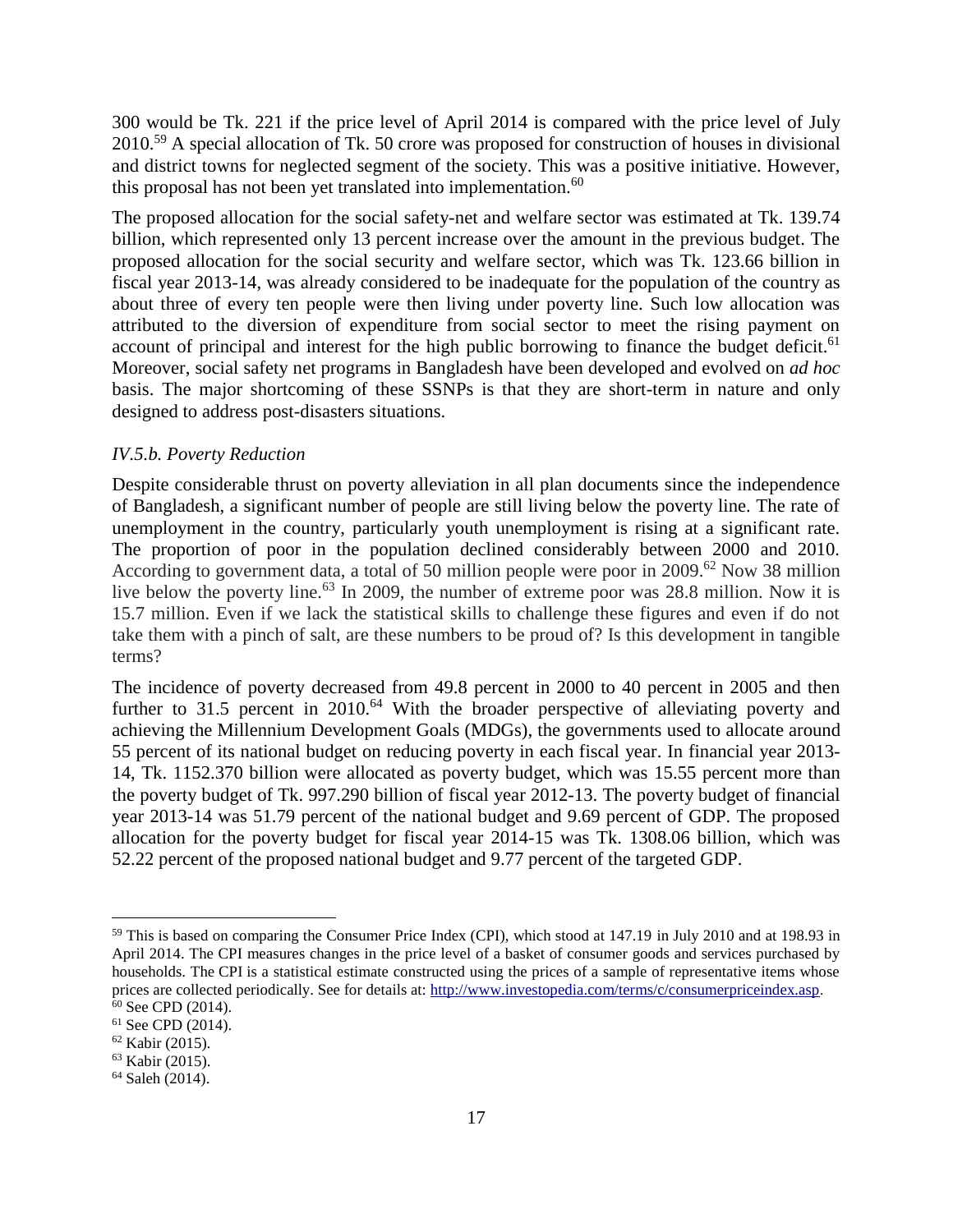#### *IV.5.c. Opportunity of Employment*

With a growth rate of 3.88 percent (from 1995-96 to 2010), the number of the total civilian labor force in 2010 increased to 57.1 million. In 1995-96, the total civilian labor force was 36.1 million, out of which 30.7 million were male and only 5.4 million were female. Out of the total civilian labor force, 40.2 million were male and 16.9 million were female. A total of 34.8 million were employed and 1.4 million were unemployed in 1995-96, which increased to 54.5 million and 2.6 million respectively in 2010.<sup>65</sup> When underemployment is taken into account in assessing the status of the labor force in Bangladesh, the perception of the labor market significantly changes. The information on hours worked shows that a total of 10.99 million (which is about 20.31 percent of the employed labor of 54.1 million) were underemployed in 2010. This shows an extremely high level in the number of the people who work less than 35 hours per week. Also the information shows a high incidence of underemployment in rural areas and among the female labor force.<sup>66</sup>

#### *IV.5.d. Economic Reforms*

It may be recalled here that CPD, in its *State of the Economy Report* released on June 4, 2012, argued in favor of undertaking rigorous institutional reforms and policy measures to enable Bangladesh to graduate to the next phase of development.<sup>67</sup> Later on, the 2012-13 budget speech recognized the need for undertaking second generation reforms and consequently a dedicated section was placed on reforms. This was one of the novelties of the 2012-13 budget. This was undoubtedly a positive move which was continued over two successive fiscal years i.e. 2013- 2014 and 2014-2015.

CPD's *Proposals for the National Budget Financial Year 2014-2015*, released on May 4, 2014, stated that macroeconomic performance and budget implementation would critically hinge on non-economic dimensions of institutional and policy environment in the country: (i) implementation capacity of the State; (ii) oversight capacity; (iii) capacity for reforms.<sup>68</sup> In line with the earlier two budgets, the 2014-2015 budget presented a list of policy reforms and programs under three broad heads: (i) implemented policies and programs; (ii) ongoing priority programs; (iii) programs yet to be completed. Table 4 provides selected policies or programs in the 2014-2015 budget according to the three categories identified by CPD.

<sup>&</sup>lt;sup>65</sup> See BBS (2011).

<sup>66</sup> Saleh (2014).

<sup>67</sup> See CPD (2012).

<sup>68</sup> See CPD (2014).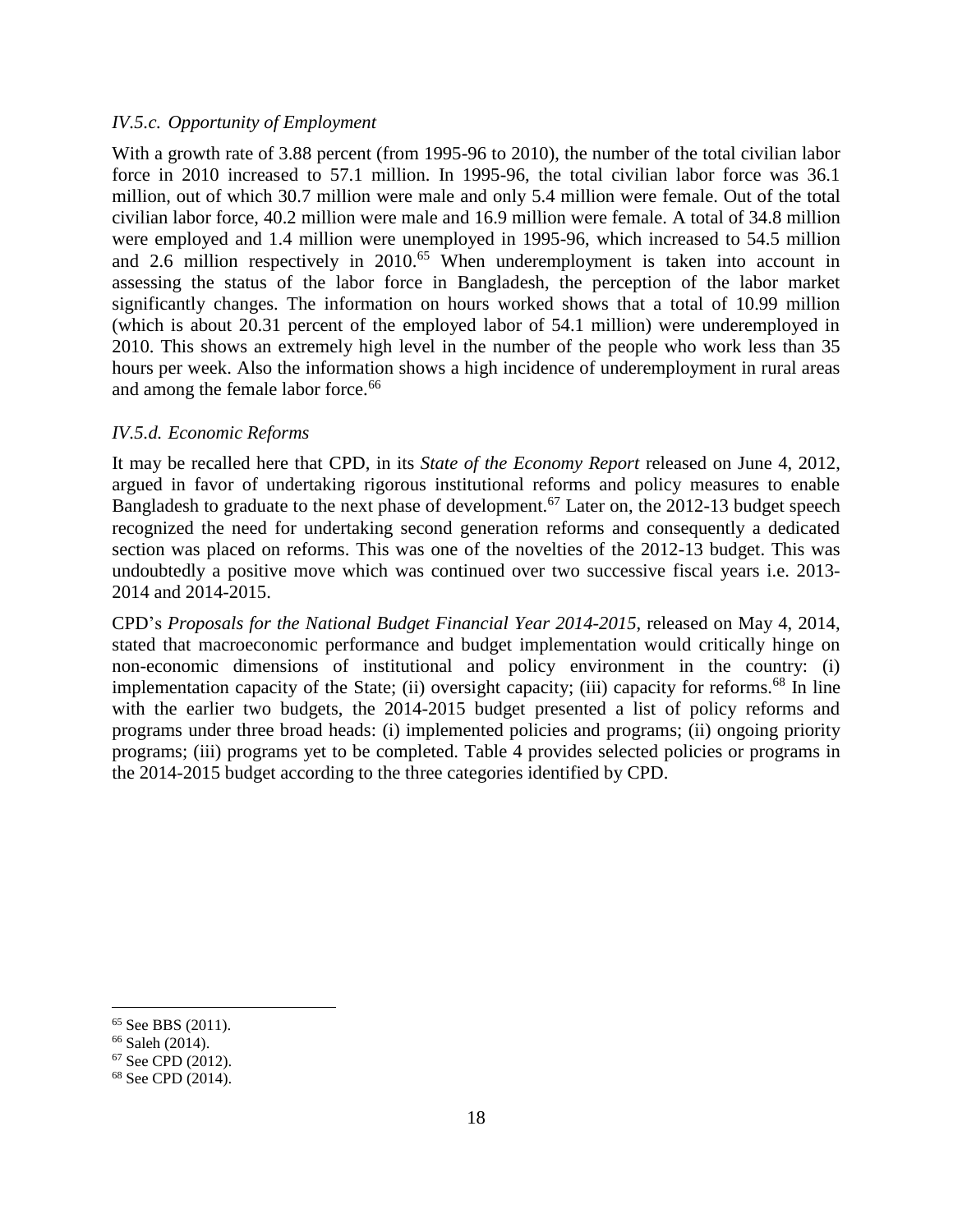|                                                         | Implementation<br>Capacity<br>(Human resource<br>management, devolution<br>of power and autonomy<br>and data/information<br>availability and<br>monitoring)                                                                                                                    | <b>Oversight Capacity</b><br>(Rule of law, democracy and<br>representativeness and<br>control of corruption and<br>leakages)                                                                                                                                                          | <b>Capacity for Reforms</b><br>(Regulatory reforms,<br>administrative reforms<br>and legal and institutional<br>reforms)                                                                                                                               |
|---------------------------------------------------------|--------------------------------------------------------------------------------------------------------------------------------------------------------------------------------------------------------------------------------------------------------------------------------|---------------------------------------------------------------------------------------------------------------------------------------------------------------------------------------------------------------------------------------------------------------------------------------|--------------------------------------------------------------------------------------------------------------------------------------------------------------------------------------------------------------------------------------------------------|
| <b>Implemented</b><br><b>Policies</b>                   | A state of the art debt<br>database installed to<br>enhance the capacity of<br>public debt<br>management.<br>The total accounting and<br>human resource<br>management systems of<br>Bangladesh bank<br>brought under Enterprise<br><b>Resource Planning</b><br>(ERP) software. | Money Laundering<br>Prevention Act 2012<br>enacted.<br>The Exchange<br>(Demutualization) Act, 2012<br>passed in the parliament.<br>List of large foreign aided<br>projects prepared,<br>monitoring activities taken<br>and an index of external<br>resource mobilization<br>prepared. | VAT and Excise Duty<br>Act, 2012 enacted.<br>Provision for tax rebate<br>on corporate social<br>responsibility spending<br>introduced.<br>The Customs Act, 1969<br>amended.<br>Facility for refinancing<br>SME sector through four<br>funds continued. |
| Ongoing<br><b>Priorities</b><br><b>Programs</b>         | Ensuring appropriate<br>utilization of project aid.<br>Operationalization of<br><b>Public Private</b><br>Partnership (PPP).<br>Public Service Act 2013.                                                                                                                        | Controlling unethical<br>financial practices.<br>Preparing Financial<br>Reporting Act and<br>establishing Financial<br>reporting Council.                                                                                                                                             | Formulating Audit Act<br>for budget<br>implementation.<br>Formulation of Public<br>Servants Act 2013.<br>Digitization of the Land<br>Registration.                                                                                                     |
| <b>Priorities</b><br>Programs yet<br>to be<br>Completed | Establishing the ICT<br><b>Capacity Development</b><br>Company.<br><b>Establishing Tax</b><br>Information<br>Management and<br>Research Centre.                                                                                                                                | Setting up Trade Portal by<br>2012.<br>Establishing separate<br>clearing and Settlement<br>Company for settling the<br>transactions in the Stock<br>Exchange.<br><b>Establishing the National</b><br>Tax Tribunal.                                                                    | Simplification of<br>investment related laws.<br><b>Establishing Reserve for</b><br>Reward and Financial<br>Incentives Fund.                                                                                                                           |

### **Table 4: Selected Policies/Programs in the 2014-15 Budget according to Three Categories Identified by CPD**

Source: CPD; see at: [http://cpd.org.bd/wp-content/uploads/2014/06/CPD-An-Analysis-of-the-National-](http://cpd.org.bd/wp-content/uploads/2014/06/CPD-An-Analysis-of-the-National-Budget-for-FY2015_Final_June.pdf)[Budget-for-FY2015\\_Final\\_June.pdf.](http://cpd.org.bd/wp-content/uploads/2014/06/CPD-An-Analysis-of-the-National-Budget-for-FY2015_Final_June.pdf)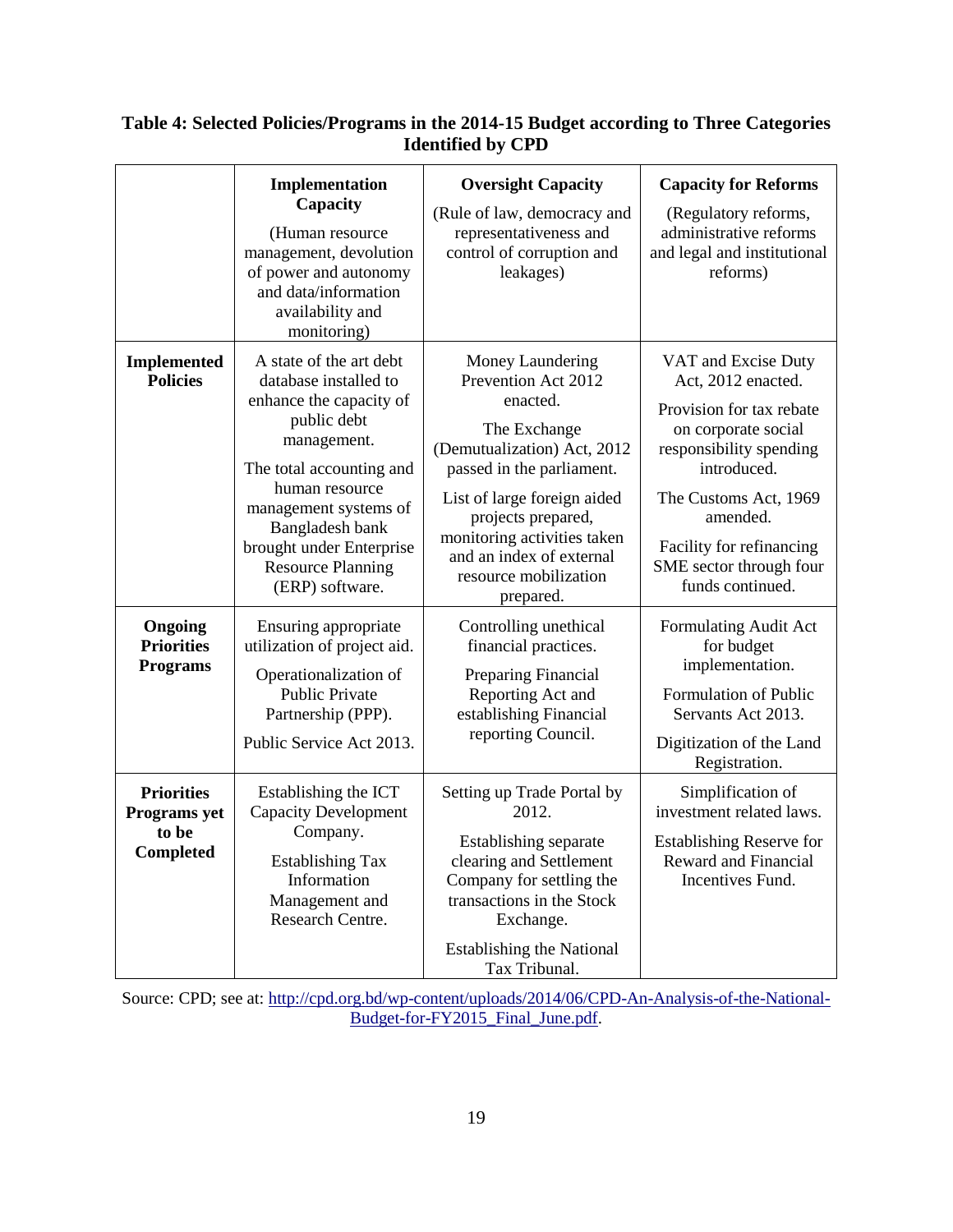### **V. Obstacles to Apply the RBA Model for Implementing the Budget**

For Bangladesh, it is difficult to apply the RBA model of development in the implementation of the 2014-15 national budget largely due to the following reasons:

- a) **Inadequate Transparency:** According to the Open Budget Survey 2015, <sup>69</sup> Bangladesh's Score of 56 (out of 100) on the 2015 Open Budget Index is largely the same as it was in 2012. Since the 2012 Survey, Bangladesh had published two new budget documents: the Citizens Budget and the Year-End Report. However, according to the International Budget Partnership (2015), it has failed to make progress by (i) not making a Pre-Budget Statement publicly available; and (ii) not producing an Audit Report.
- b) **Lack of Public Participation:** Evidence suggests that transparency alone is not sufficient for improving governance, and that public participation in budgeting can maximize the positive outcomes associated with greater budget transparency. In Bangladesh, the practice of participation is not widespread. The participation of women in the process of development is inadequate. Yet, their incorporation in the developmental process is very difficult because of patriarchal attitude of the society and socio-economic disparities among men and women. According to the Open Budget Survey 2015, Bangladesh's score of 23 out of 100 (which is lower than the global average score of 25) indicates that the provision of opportunities for the public to engage in the budget process is weak.<sup>70</sup>
- c) **Weak Budget Oversight:** The Open Budget Survey examines the extent to which legislatures and supreme audit institutions are able to provide effective oversight of the budget. These institutions play a critical role – often enshrined in the national constitution – in planning budgets and overseeing their implementation.
	- i. *Oversight by the Legislature*: Bangladesh's parliament provides adequate oversight during the planning stage of the budget cycle and weak oversight during the implementation stage of the budget cycle. The Executive's Budget Proposal is not provided to legislators at least three months before the start of the budget year, and the executive does not receive prior approval by the legislature before implementing a supplemental budget. Moreover, in both law and practice, the legislature is not consulted prior to spending any unanticipated revenue or spending contingency funds that were not identified in the Enacted Budget.<sup>71</sup>

 $69$  Conducted by the International Budget Partnership (2015), the Open Budget Survey uses internationally accepted criteria developed by multilateral organizations such as the Organisation for Economic Co-operation and Development (OECD), and the International Organisation of Supreme Audit Institutions (INTOSAI). It is a factbased research instrument that assesses what occurs in practice. The entire research process took approximately 18 months between March 2014 and September 2015 and involved about 300 experts in 102 countries. See: [http://internationalbudget.org/opening-budgets/open-budget-intiative/open-budget-survey/.](http://internationalbudget.org/opening-budgets/open-budget-intiative/open-budget-survey/)

 $70$  To measure public participation, the Open Budget Survey assesses the degree to which the government provides opportunities for the public to engage in budget processes. Such opportunities should be provided throughout the budget cycle by the executive, the legislature and the supreme audit institution. See for details, International Budget Partnership (2015).

<sup>71</sup> International Budget Partnership (2015).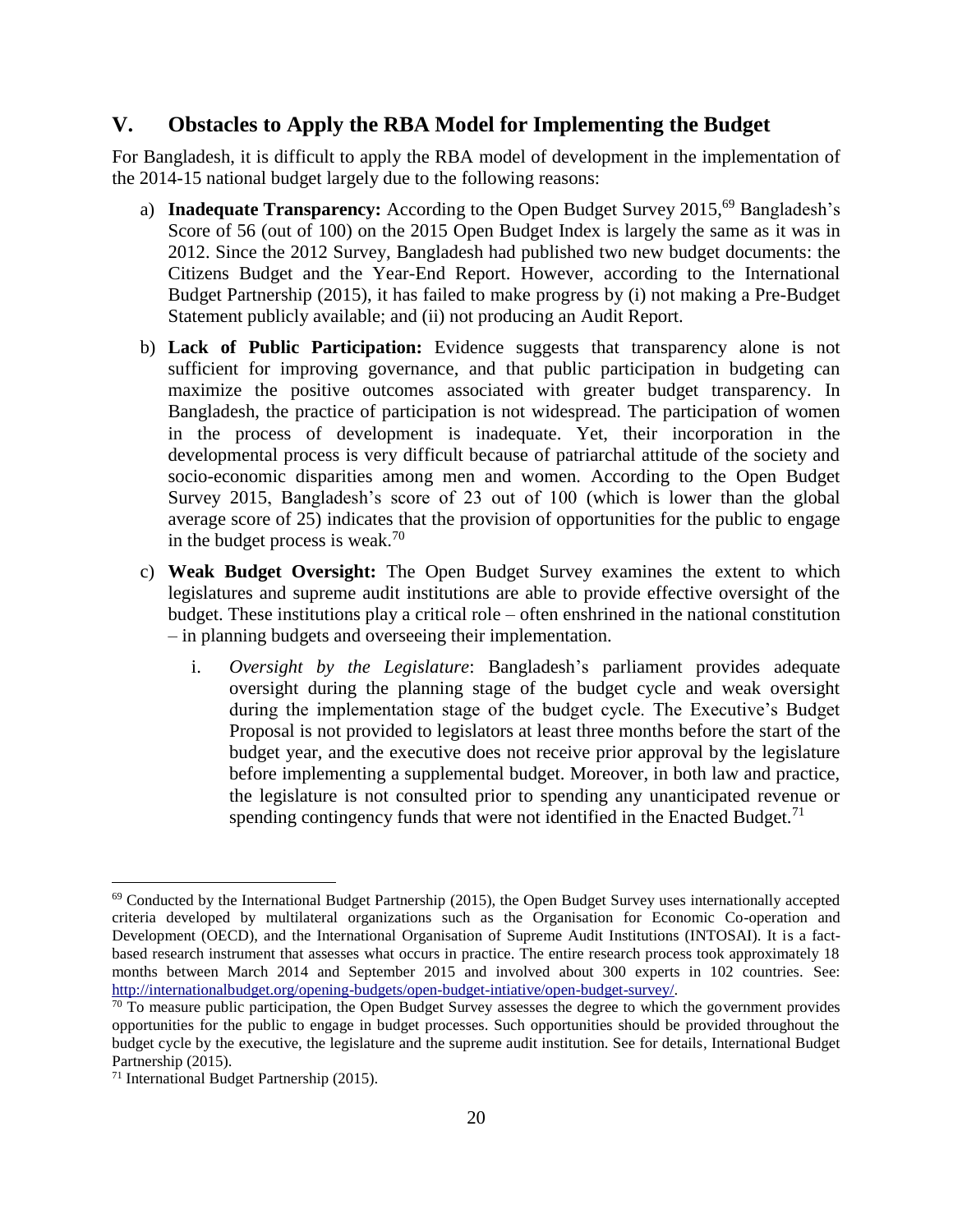- ii. *Oversight by the Supreme Audit Institution*: The supreme audit institution provides adequate budget oversight. Under the law, it has full discretion to undertake audit as it sees fit. Moreover, the head of the supreme audit institution cannot be removed without legislative or judicial approval, which bolsters its independence. Finally, the supreme audit institution is provided with sufficient resources to fulfill its mandate but has a weak quality assurance system in place. $72$
- d) **Lack of Co-operation among the Development Work Implementing Bodies:** In the 2013-2014 budget, 27 programs were mentioned as "programs yet to be completed". In the 2014-2015 budget, the number remained the same, i.e., 27, with 25 initiatives/reforms carried over from the previous year. The reason for the non-implementation of ADP and such programs through budgetary allocations is that ADP implementing body and budget implementing body separately work. Integration and co-operation these two bodies are important.
- e) **Non-effective Monitoring and Evaluation:** Capacity Building of the Implementation Monitoring and Evaluation Department (IMED) of the Ministry of Planning has emerged as a key factor particularly in view of implementation of major infrastructural projects in recent times. Strengthening of local government institutions is needed to involve these closely with the task of monitoring and implementations of projects within their jurisdiction.
- f) **Absence of Local and Sectoral Analysis in Budgetary Allocations:** Due to absence of local and sectoral analysis in budgetary allocations, the distribution of benefits of each year's budget remains unreachable to the poor and marginalized communities across the country.
- g) **Corruption and Opportunity to Whiten Black Money:** Corruption is another factor which is deeply rooted in all levels of administration. Due to corruption and easy flow of "speed money", the government feels encouraged to abuse power and position for its selfinterest. Though Finance Minister affirmed that there would not be any further opportunity to whiten black money in the 2014-15 budget, unfortunately this remained unfulfilled. The provision of whitening black money has now been a permanent feature of Bangladesh's economy which is creating inequality in the society. In the 2014-15 budget speech, the Finance Minister did not carefully touch the controversial provision of whitening black money opposed by most economists and civil society organizations as they think the continuation of such provisions would breed more black money. Furthermore, creating the opportunity for whitening black money is a violation of Article 20(2) of the Constitution of Bangladesh, which provides that no person can be able to enjoy unearned incomes.
- h) **Aid Conditionalities:** Bangladesh depends heavily on foreign aid that comes with lots of conditionalities. Moreover donor agencies and financial institutions like the IMF and the World Bank always attempt to influence the policy making process of Bangladesh.

<sup>72</sup> International Budget Partnership (2015).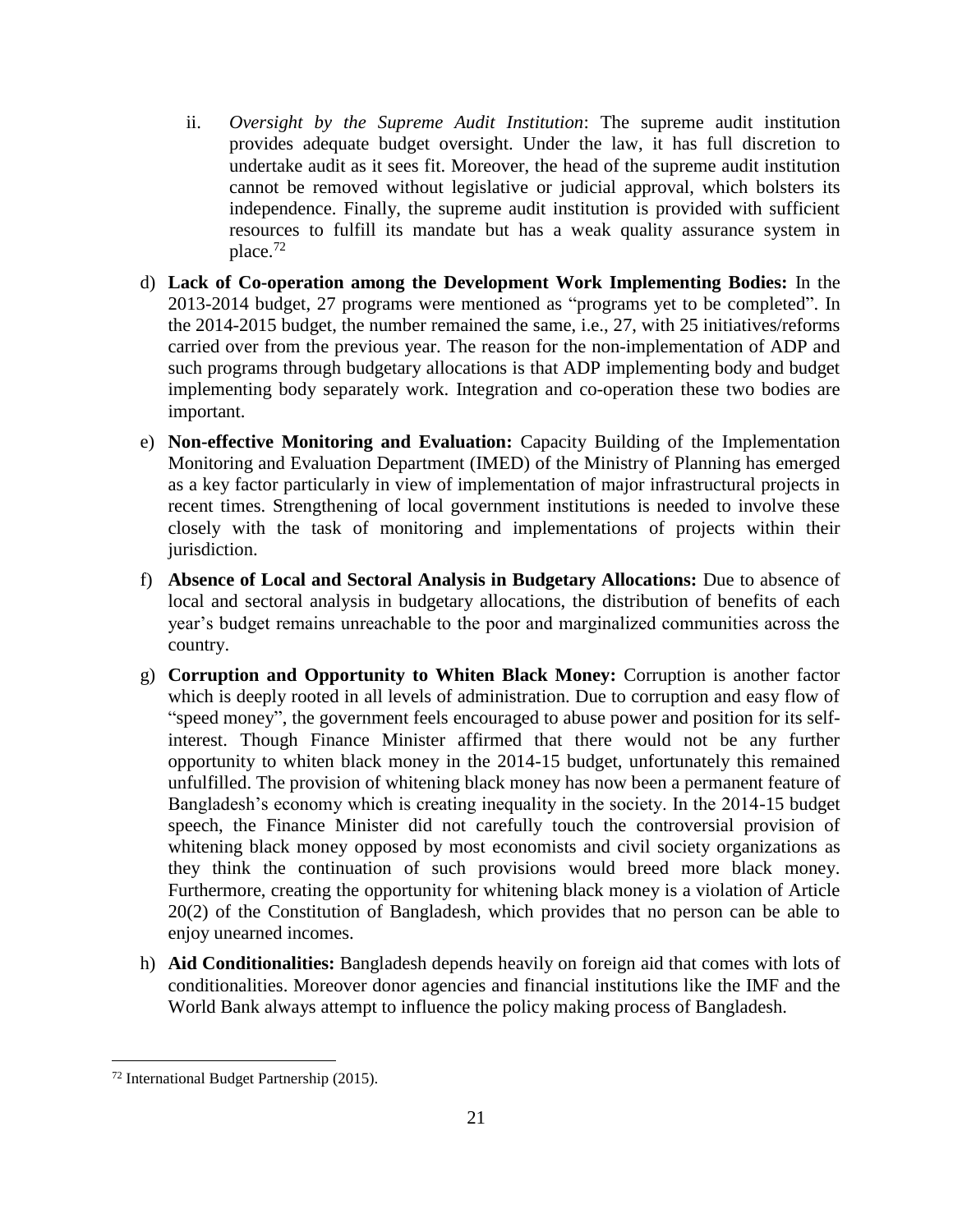### **VI. Conclusion and Recommendations**

The previous analysis leads us to conclude that the 2014-15 budget does not seem to enclose the major traits of the RBA model of development, namely, the principles of participation and accountability, the explicit recognition to a normative framework of national and international human rights law, and the empowerment of vulnerable and marginalized groups. Key fiscal targets in the budget do not reflect the principal elements of the RBA model and lack rigor in designing of the implementation framework. Due to the lack of co-operation among the central monitoring and implementing bodies, the realization of budgetary rights-based goals remains unfulfilled on the one hand, and transparency and clarity in the implementation process are found inadequate on the other. For becoming a people-centered budget, institutional reform is a key challenge towards an improved fiscal-budgetary management as well as a supportive policy environment in Bangladesh.

Along with complying with the key elements of the RBA model of development, the budget makers should take in to consideration the following recommendations:

- a) **Improving Transparency:** Bangladesh should prioritize the following actions to improve budget transparency:
	- i. publish a Pre-Budget Statement;
	- ii. produce and publish an Audit Report in a timely manner; and
	- iii. increase the comprehensiveness of the Year-End Report.
- b) **Improving Participation:** Bangladesh should prioritize the following actions to improve budget participation:
	- i. provide detailed feedback on how public perspectives have been captured and taken into account;
	- ii. hold legislative hearings on the budgets of specific ministries, departments, and agencies at which testimony from the public is heard; and
	- iii. establish formal mechanisms for the public to assist the supreme audit institution to formulate its audit program and to participate in audit investigations.
- c) **Increasing Community Participation:** Due to illiteracy and unconsciousness, community participation in the development is very low in our country. Thus community driven education and training may help our people to understand the benefits of development and the need for their participation.
- d) **Improving Oversight:** Bangladesh needs to prioritize the following actions to strengthen budget oversight:
	- i. ensure the Executive's Budget Proposal is provided to legislators at least three months before the start of the budget year;
	- ii. ensure the executive receives prior approval by the legislature before implementing a supplemental budget; and
	- iii. in both law and practice, ensure the legislature is consulted prior to the spending of nay unanticipated revenue and the spending of contingency funds that were not identified in the Enacted budget.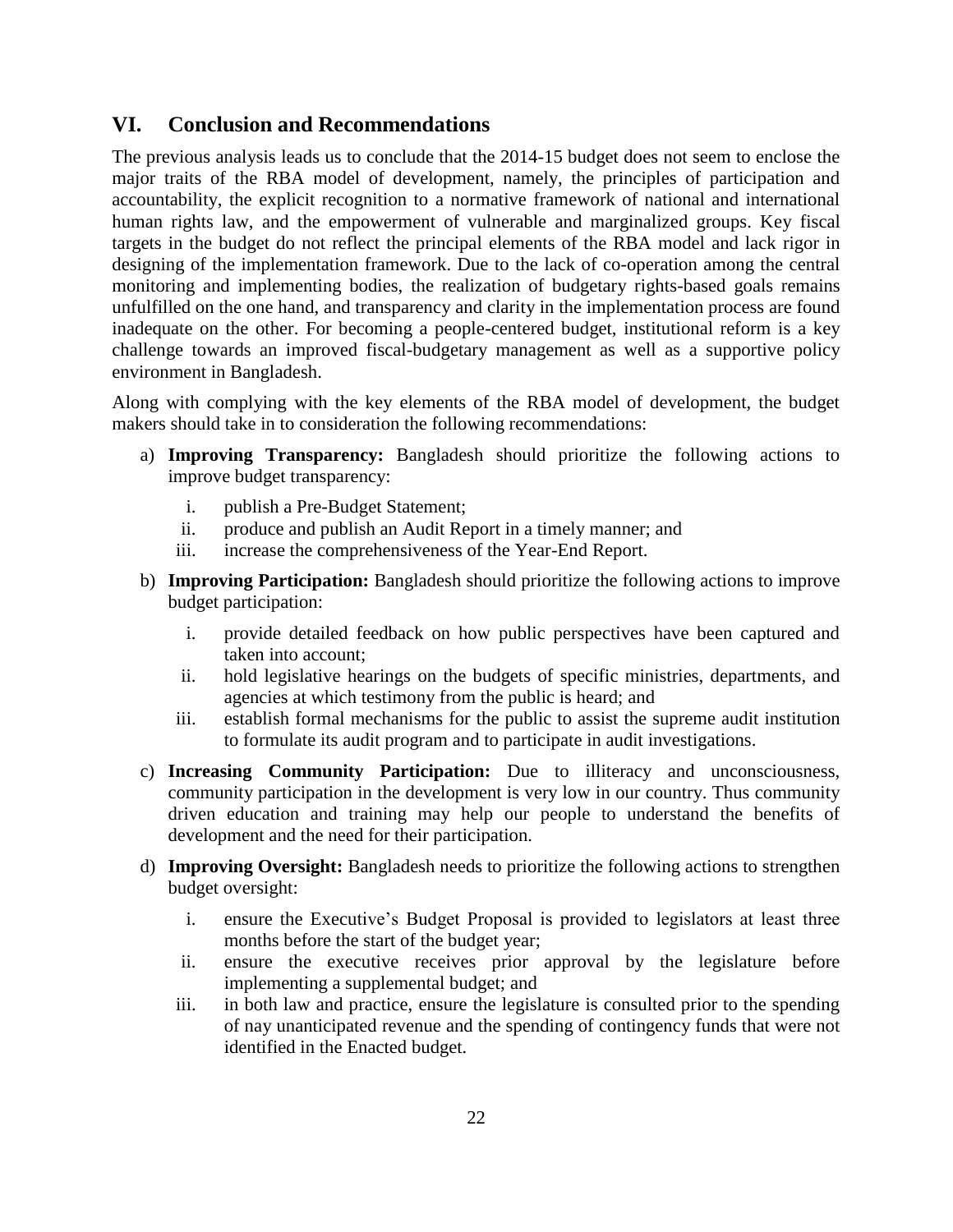- e) **Strengthening National Monitoring System:** An effective national monitoring system should be made based on the collection of reliable data, the identification of indicators to reflect trends, assess disparities and identify levels of vulnerability and on the wide dissemination of such results, to inform policy making to foster social change and to promote popular participation and public scrutiny.
- f) **Effectuating Parliamentary Watchdog**: The parliament plays a pivotal role in promoting good governance through its ability to legislate and to hold the executive accountable through the budget process and scrutinizing actions undertaken by the government. Measures to be taken to strengthen the parliament's role are to increase the number of hearings open to the public, particularly of important budgetary committees such as the Public Accounts Committee, to promote standards for policy debate, and to ensure greater cross-party representation in standing committees and encouraging multiparty participation in formal reviews of government actions.
- g) **Ensuring Sectoral Governance:** Sectoral level anticorruption strategies should be formulated that would focus on minimizing risks in the flow of goods and services. Special emphasis should be placed on improving governance in areas where the scope for corruption and rent seeking are particularly prominent, including tax administration, land administration, and basic service delivery institutions such as health, education, population and nutrition.
- h) **Improving the Standard of Local Government Institutions**: The current local governance initiatives should be well implemented and should develop effective systems of public participation as well as accountability which will ensure that public servants are responsible to elected officials, and elected officials are in turn responsible to their constituency.
- i) **Ensuring Judicial Independence:** The judiciary of Bangladesh should be made strong and independent so that they can be able to enforce common "rules of the game" for increasing investors' confidence and economic activity in the country. It will lead to growth and ultimately poverty reduction in the long run. Moreover, an impartial judiciary is integral to ensuring the protection of the rights of citizens especially the vulnerable group including the poor, the women, and other socially disadvantageous groups.
- j) **Strengthening National Human Rights Commission and Anti-Corruption Commission**: These two commissions should be provided with clear independence to carry out investigations and prosecute, but with high levels of accountability to other public authorities to ensure that its actions are unbiased and in the public interest. The government should respect and implement their recommendations as regards the improvement of good governance and rule of law.
- k) **Initiating better Macroeconomic Management:** The time has come to put in place the following four initiatives: first, an independent Statistical Commission to validate the macroeconomic correlates; second, an Agriculture Price Commission; third, a local government Financing Commission; and fourth, a Public Expenditure Review Commission.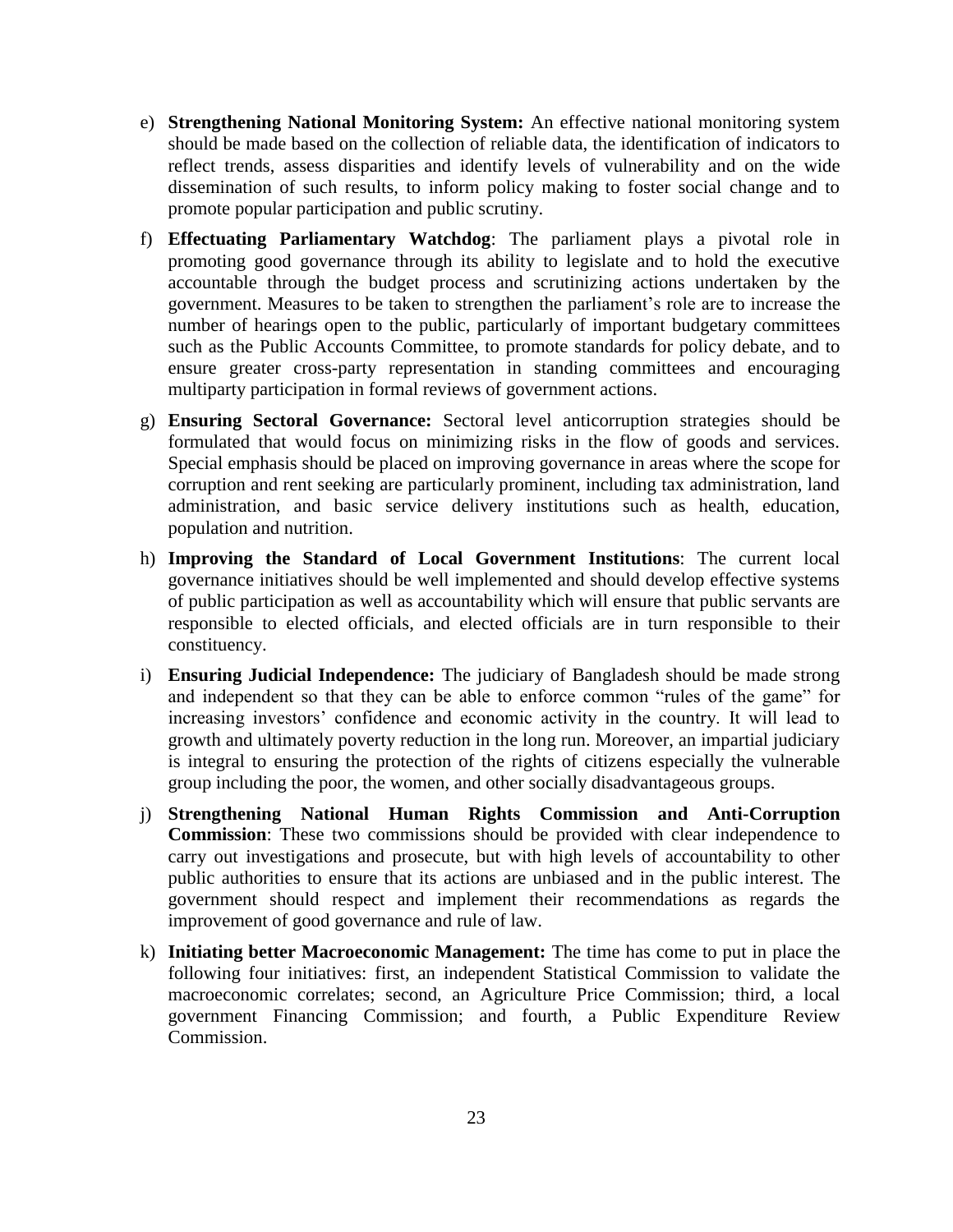### **References**

- Bangladesh Bureau of Statistics (BBS) (2011). *Economic Census 2013*; available at: [http://www.bbs.gov.bd.](http://www.bbs.gov.bd/)
- Bhattacharya, Debapriya and Mustafizur Rahman (2014). *An Analysis of the National Budget for Financial Year 2015* (Dhaka, Bangladesh: CPD).
- Budlender, Debbie (ed.) (1996). *The Women's Budget* (Cape Town, South Africa: Budget Information Service, Institute for Democracy in South Africa).
- Centre for Policy Dialogue (CPD) (2012). *State of the Economy Report* (Dhaka, Bangladesh: CPD).
- Centre for Policy Dialogue (CPD) (2014). *Proposals for the National Budget Financial Year 2014-2015* (Dhaka, Bangladesh: CPD).
- Diokno, Maria Socorro I. (1999). *A Rights-Based Approach towards Budget Analysis* (Quezon City, The Philippines: International Human Rights Internship Program).
- Eyben, Rosalind and Clare Ferguson (2004). 'Can donors be more accountable to poor people?', in: Leslie Groves and Rachel Hinton (eds.), *Inclusive Aid: Power and Relationships in International Development* (London, United Kingdom: Earthscan).
- Frankovits, André and Patrick Earle (1998). *The Rights Way to Development: Manual for a Human Rights Approach to Development Assistance* (Marrickvill, Australia).
- Gregory, Paul R. and Robert C. Stuart (2003). *Comparing Economic Systems in the Twenty-First Century* (Boston, United States: Houghton Mifflin).
- Häusermann, Julia (1998). *A Human Rights Approach to Development* (London, United Kingdom: Rights and Humanity).
- Human Rights Council of Australia, Inc. (1995). *The Rights Way to Development: A Human Rights Approach to Development Assistance* (Sydney, Australia: Human Rights Council of Australia, Inc.).
- International Budget Partnership (2015). *The Open Budget Survey 2015: Global Report* (Washington D.C., United States); available at: [http://www.openbudgetsurvey.org.](http://www.openbudgetsurvey.org/)
- Jolly, Richard (1999). 'The Substance and Politics of a Human Rights Approach to Food and Nutrition Policies and Programmes', *Remarks in the Opening Ceremony of the UN Sub-Committee on Nutrition's (SCN) 26th Session*; available at: [http://www.unsystem.org/SCN/archives/scnnews18/ch06.htm.](http://www.unsystem.org/SCN/archives/scnnews18/ch06.htm)
- Jonsson, Urban (2003). *Human Rights Approach to Development Programming*; available at: [http://www.unicef.org/rightsresults/files/HRBDP\\_Urban\\_Jonsson\\_April\\_2003.pdf.](http://www.unicef.org/rightsresults/files/HRBDP_Urban_Jonsson_April_2003.pdf)
- Kabir, Ayesha (2015). 'The budget won't budge it', *The Prothom Alo*, News Article of June 6, 2015; available at: <http://en.prothom-alo.com/opinion/news/68187/The-budget-won-t-budge-it>.
- Khan, Abid Feroz (ed.) (2014). 'Long on Targets, Short on Realities: A Rapid Assessment of National Budget 2014-15', *Unnayan Onneshan*, Vol. 5, No. 6 (June).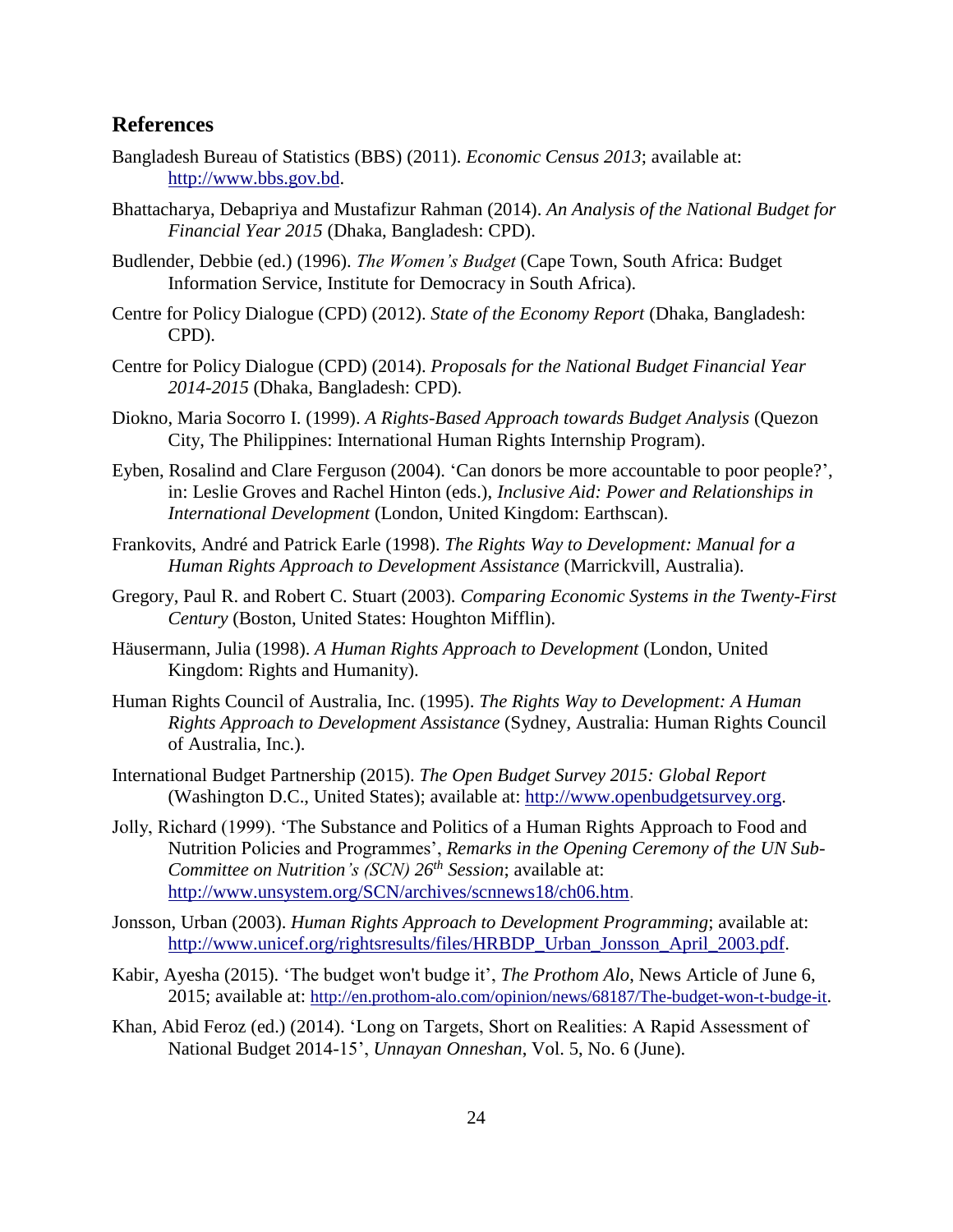- Khatun, Fahmida; Debapriya Bhattacharya; and Mustafizur Rahman (2013). 'Revisiting the PRSP Experience in Bangladesh: Perspectives on Representation, Accountability and Inclusiveness', *CPD Working Paper* 105 (Dhaka, Bangladesh: CPD).
- Marks, Stephen P. (2003). *The Human Rights Framework for Development: Seven Approaches* (Boston, United States: Harvard University, François-Xavier Bagnoud Center for Health and Human Rights).
- Nanda, Ved P. and George W. Shepherd (eds.) (1985). *Human Rights and Third World Development* (Westport, United States: Greenwood Press).
- Government of the People's Republic of Bangladesh (GoB), Ministry of Finance (2014) *Budget in Brief*; available at: [www.mof.gov.bd/en/index.php?option=com\\_content&view=article&id=268&Itemid=1](http://www.mof.gov.bd/en/index.php?option=com_content&view=article&id=268&Itemid=1).
- International Budget Partnership (2015). Open Budget Initiative, Open Budget Survey, Results by Country, Bangladesh; available at: [http://internationalbudget.org/opening](http://internationalbudget.org/opening-budgets/open-budget-intiative/open-budget-survey/country-info/?country=bd)[budgets/open-budget-intiative/open-budget-survey/country-info/?country=bd.](http://internationalbudget.org/opening-budgets/open-budget-intiative/open-budget-survey/country-info/?country=bd)
- O'Manique, John (1992). 'Human Rights and Development', *Human Rights Quarterly*, Vol. 14, No. 1 (February), pp. 78-103; available at: [http://www.jstor.org/stable/762553.](http://www.jstor.org/stable/762553)
- Office of the High Commissioner for Human Rights (OHCHR) (2006). *Frequently Asked Questions on a Human Rights-based Approach to Development Cooperation* (New York, United States: United Nations); available at: [www.ohchr.org/Documents/Publications/FAQen.pdf](http://www.ohchr.org/Documents/Publications/FAQen.pdf).
- Office of the High Commissioner for Human Rights (OHCHR) (2004). *Human Rights and Poverty Reduction A Conceptual Framework* (New York, United States: United Nations); available at: [http://www.ohchr.org/Documents/Publications/PovertyReductionen.pdf.](http://www.ohchr.org/Documents/Publications/PovertyReductionen.pdf)
- Office of the High Commissioner for Human Rights (OHCHR) (2002). 'A Rights-Based Approach to Development: What the policy documents of the UN, development cooperation and NGO agencies say', *Asia-Pacific Human Rights Roundtable, Background Paper*.
- Office of the High Commissioner for Human Rights (OHCHR) (2002). *Draft Guidelines: A Human Rights Approach to Poverty Reduction Strategies*; available at: [https://www1.umn.edu/humanrts/instree/povertyreductionguidelines.html#\\*.](https://www1.umn.edu/humanrts/instree/povertyreductionguidelines.html#*)
- Prothom Alo (2014). 'No further scope for whitening black money', Internet Resource of June 6, 2014; available at: [http://en.prothom-alo.com/bangladesh/news/48626/No-further-scope](http://en.prothom-alo.com/bangladesh/news/48626/No-further-scope-for-whitening-black-money)[for-whitening-black-money.](http://en.prothom-alo.com/bangladesh/news/48626/No-further-scope-for-whitening-black-money)
- Rabbi, Md. Monzur (2015). 'A Rights-based Analysis of the National Budget of Bangladesh', *The International Journal of Social Sciences*, Vol. 36, No. 1 (July), pp. 20-28.
- Rahman, K. M. M. (2014). 'Health, Education and Social Security: Challenges', in: R. A. M. Titumir (ed.), *Dealing with Deceleration: State of Bangladesh Economy and Development* (Dhaka, Bangladesh: Shrabon Prokashani), pp. 183-204.
- Rahman, Khandaker Farzana (2010). 'Linkage between Right to Development and Rights-based Approach: An Overview', *The Northern University Journal of Law*, Vol. 1; available at: